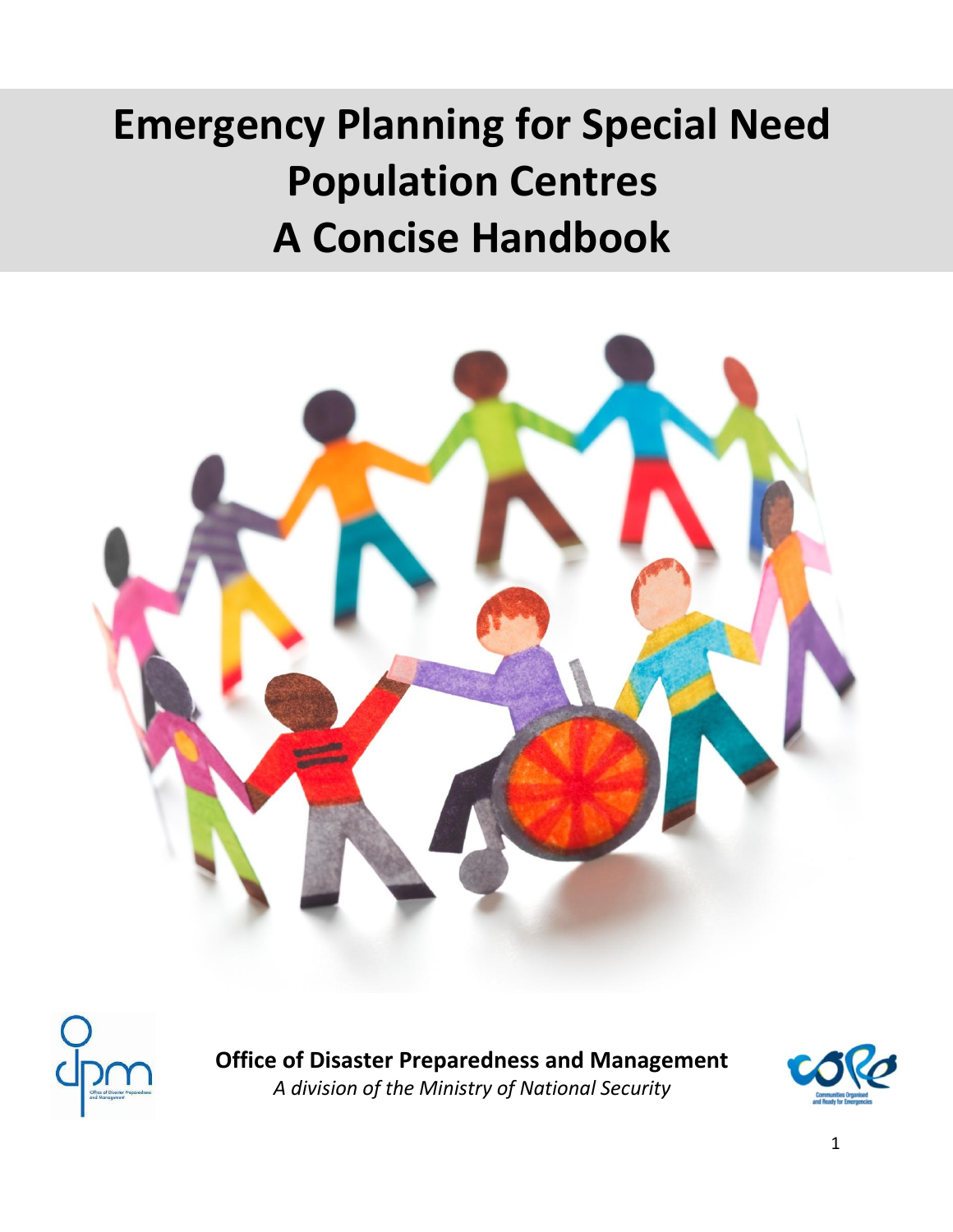In keeping with its obligations to fulfilling Priorities One and Three of the Hyogo Framework for Action (HFA) 2005-2015: Ensuring that disaster risk reduction is a national priority and using knowledge, education and innovation to build a culture of safety and resilience, the ODPM has implemented several outreach initiatives and a media campaign that focuses on enhancing the awareness of the citizenry to the various hazards that could impact Trinidad and Tobago and ways in which they can mitigate against them. Special emphasis has been placed on emergency planning in various sectors. This concise handbook is specific to emergency planning for Special Needs Population Centres/Homes in Trinidad and Tobago.

The need for such a handbook became more evident given the alarming statistics of how socially vulnerable groups are disproportionately negatively impacted when severe disasters occur. The United Nations International Strategy for Disaster Reduction (UNISDR) has stated that, "persons with disabilities remain at high risk with respect to disasters caused by natural hazards. For example, the death rate of persons with disabilities in the 2011 Great East Japan Earthquake and Tsunami was more than double that of the death rate for the entire population. The earthquake in Haiti in 2010 also disproportionally affected many persons with disabilities." These statistics are alarming and further emphasises the need for these centres that cater to the persons who are differently able to have customised and comprehensive emergency plans that are tested at least once a year.

There are many benefits to having a plan for these special needs centres as it allows all staff members and residents to know their roles and responsibilities during and after an emergency, improves the response to an emergency situation, prevents injuries, saves lives and allows for a quicker return to normal daily operations. Therefore this handbook was created to help guide special needs populations centres to develop or update their plans in order to ensure that the number of lives lost during such disasters decreases.

ı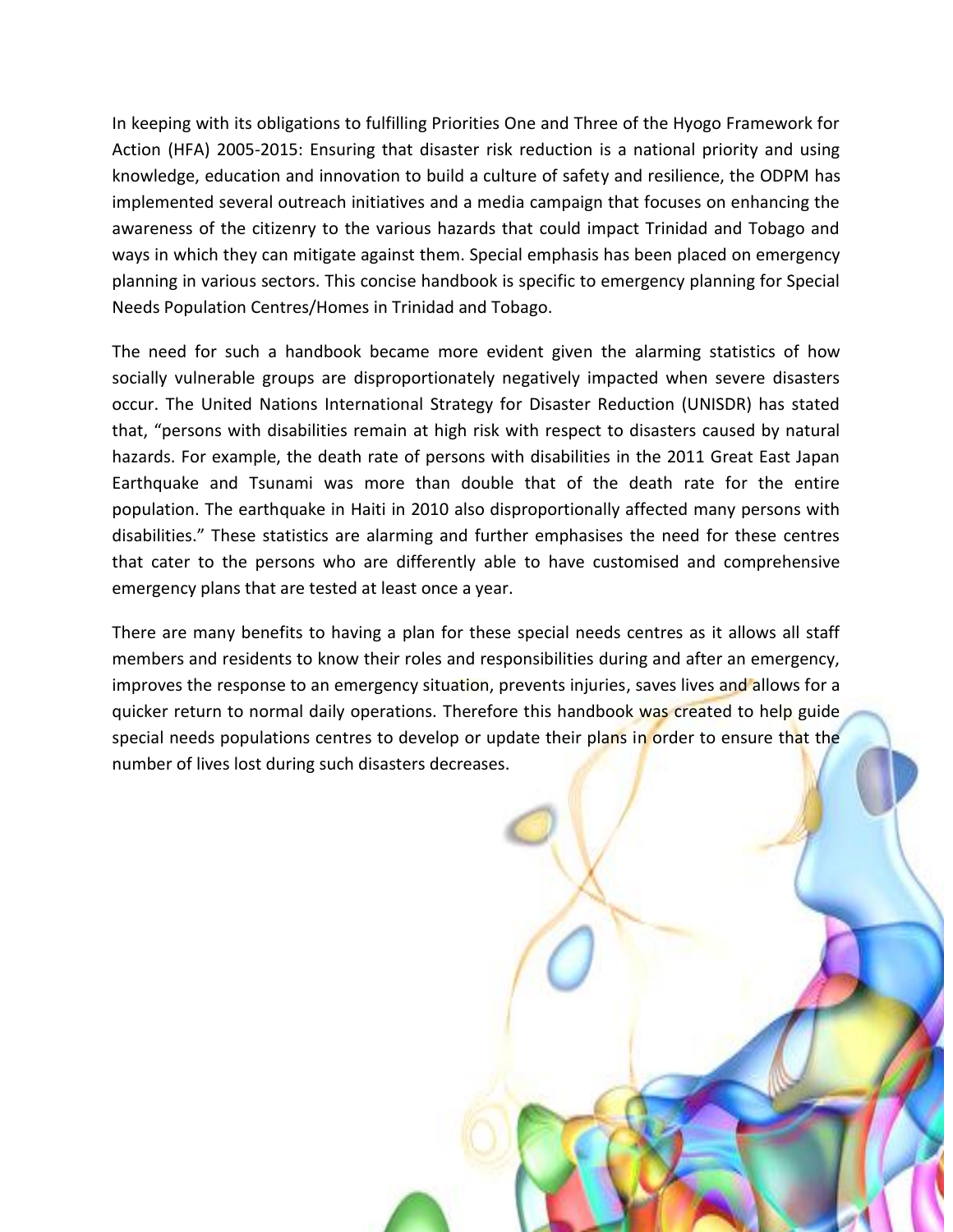## **Table of Contents**

| 1.0 Developing a Comprehensive Disaster Management Plan for Special Needs Populations |
|---------------------------------------------------------------------------------------|
|                                                                                       |
|                                                                                       |
|                                                                                       |
|                                                                                       |
| 3.0 Structure of an Emergency Plan for Special Need Population Centres 10             |
|                                                                                       |
|                                                                                       |
|                                                                                       |
|                                                                                       |
|                                                                                       |
|                                                                                       |
|                                                                                       |
|                                                                                       |
|                                                                                       |
|                                                                                       |
|                                                                                       |
|                                                                                       |
|                                                                                       |
|                                                                                       |
|                                                                                       |
|                                                                                       |
|                                                                                       |
|                                                                                       |
|                                                                                       |
|                                                                                       |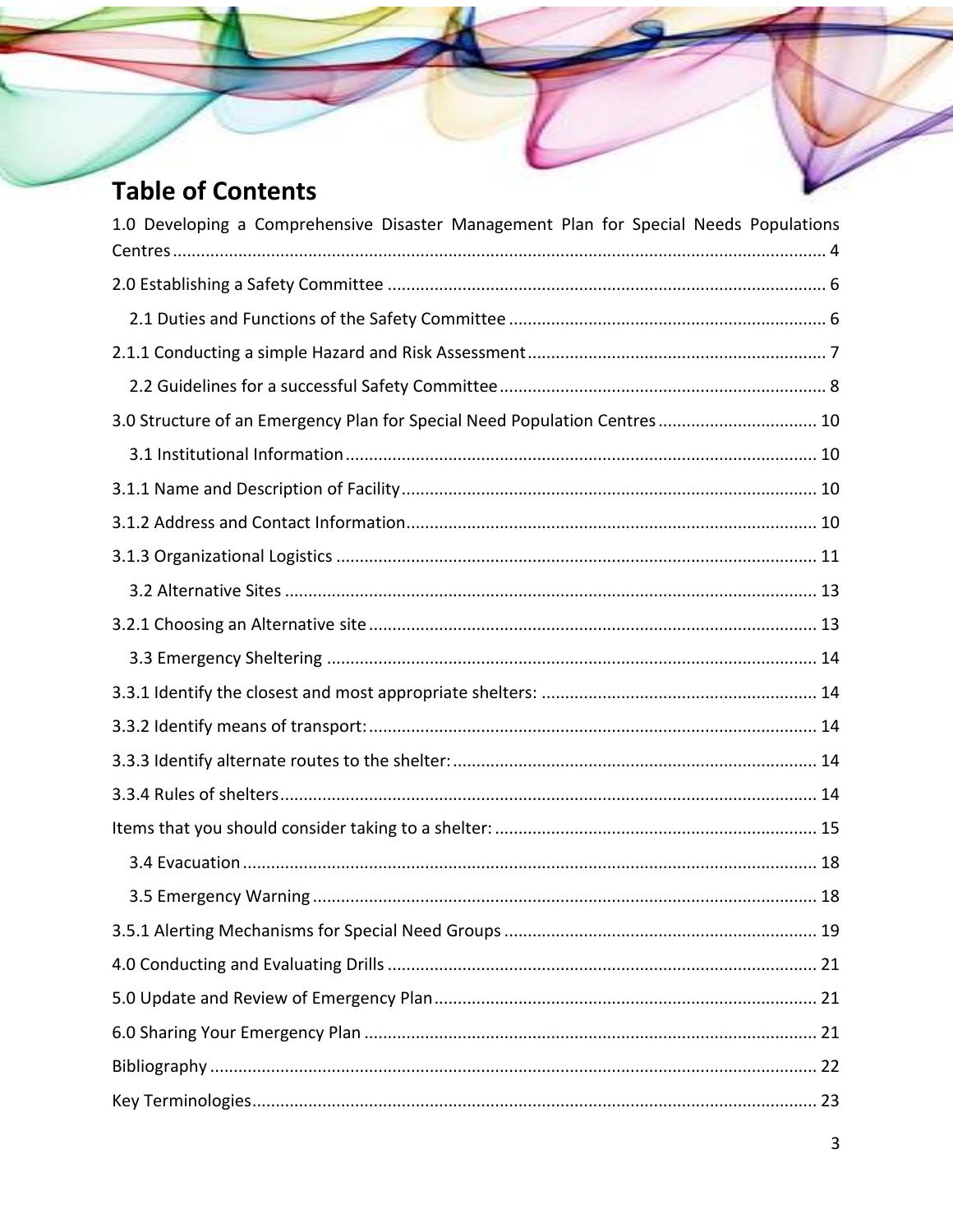## <span id="page-3-0"></span>**1.0 Developing a Comprehensive Disaster Management Plan for Special Needs Populations Centres**

A comprehensive disaster management plan should outline the processes to be followed before, during and after an emergency or disasters occurs. A comprehensive plan will consist therefore of all the phases of the Disaster Management Cycle; Prevention, Preparedness, Mitigation, Response and Recovery. These terms should also be clearly defined in your plans.

Developing and having an Emergency Plan does not ensure the protection of the resident, staff and the building itself. Once a plan is developed, it must be tested. Conducting drills/exercises is of utmost importance as well and it is the practicing of these drills that will help staff and residents to not only better understand their role and responsibilities but to also identify gaps that may exist in the plan.

Therefore, having a plan is just one component in an emergency plan, there are other important elements:

- Establishing a Safety Committee
- Conducting a simple Hazard and Risk Assessment of the building
- Developing a Emergency Plan
- Conducting Emergency Drills/Exercises
- Evaluating drills and amending the Emergency Plan to bridge gaps discovered during the drill

The following planning principles should be observed when developing your disaster plan:

**Simplicity:** The plan should be concise and the roles and responsibilities must be clearly stated and outlined.

**Flexibility:** The plan should be flexible enough that it can still work even if key personnel are missing or the emergency is different.

**Comprehensive:** It should describe arrangements for all the phases of the disaster management Cycle; prevention, mitigation, preparedness, response and recovery.

**Clear Decision Making Process:** The plan should describe the decision making process to be adopted when a disaster occurs. The decision making process should remain fairly consistent when dealing with different issues.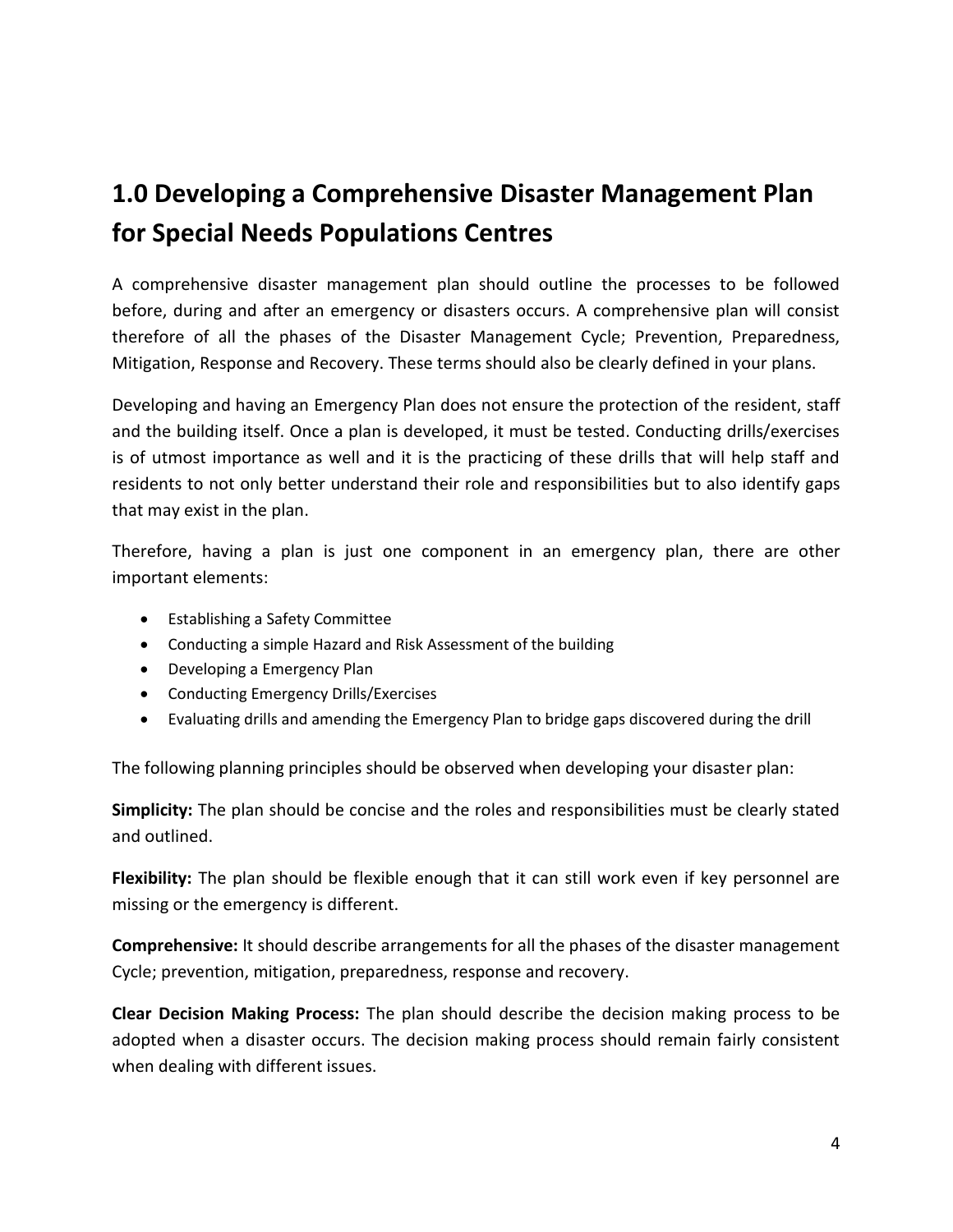**Dissemination:** All staff/caregivers should be familiar with the contents of the plan, receive appropriate training and exercise the plan at least once yearly.

**Evaluation Process:** An evaluation process should be developed so that gaps can be easily identified.

**Review the Plan:** The plan should be reviewed every six months, or after a drill is conducted or if there are drastic changes to the home/centre, such as change in staff or physical structure.

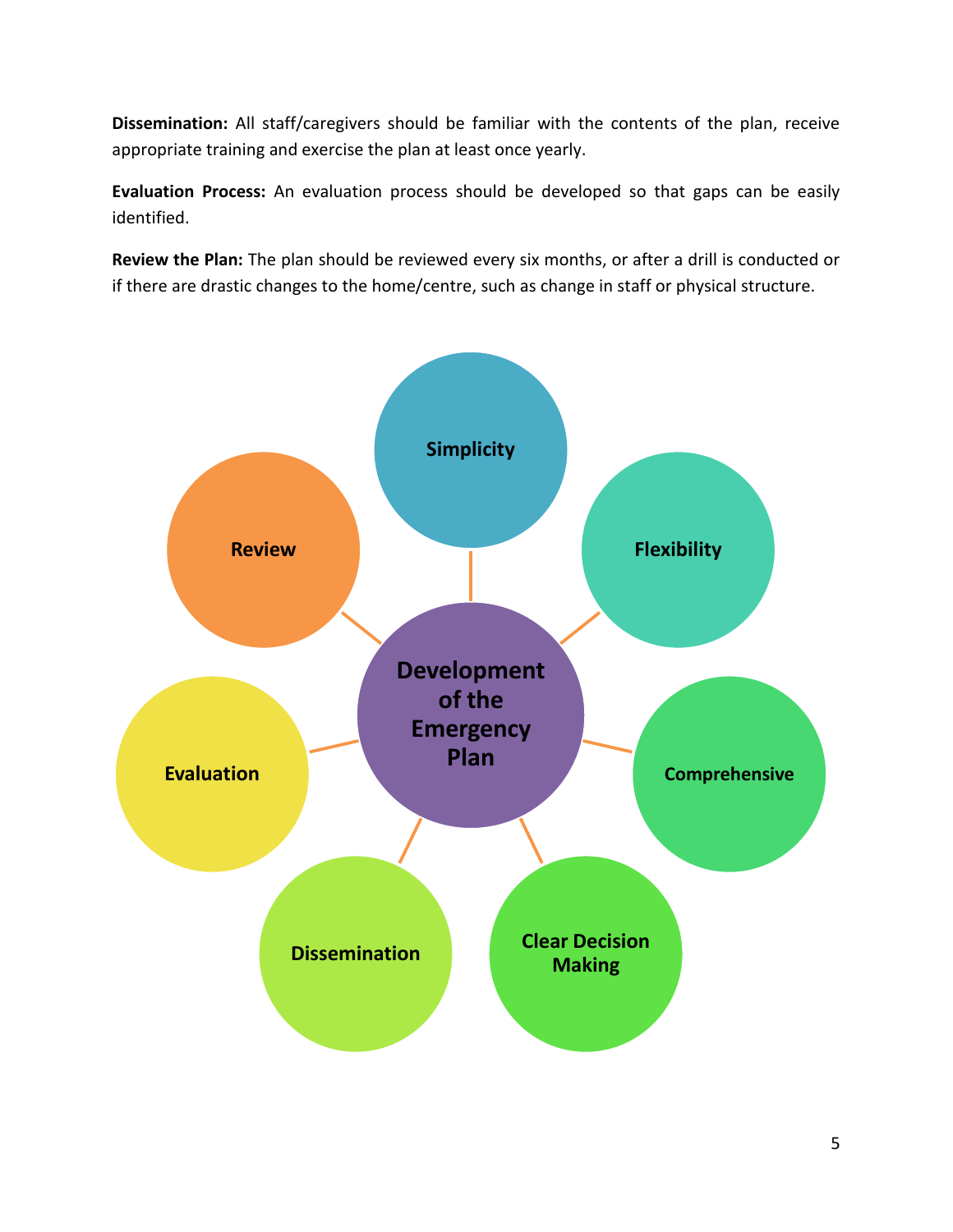## <span id="page-5-0"></span>**2.0 Establishing a Safety Committee**

Special Need Facilities can reap great benefits from an organized, functional Safety Committee, which if managed properly can increase awareness of, and ensure timely responses to safety issues, while promoting agency collaboration towards risk related problem solving.

The primary function of such a committee should be to develop and implement an Emergency Plan and to maintain and encourage a safe environment for staff and patients/residents of the facility.

## <span id="page-5-1"></span>**2.1 Duties and Functions of the Safety Committee**

The duties and functions of a safety committee will depend on the needs of the facility, but some key functions that should be encouraged include:

- **Develop, review and implement an Organizational Emergency and Disaster Preparedness Plan**.
- **Ensure robust mechanisms for Emergency Warning (manual and/or electronic) has been implemented and proper sensitization carried out.**
- **Ensuring periodic safety Inspections are conducted**. These should be conducted both on the compound as well as its immediate environs. It should be noted that if there are no members of the organization able to conduct such inspection , assistance can be sought from agencies such as the Fire Prevention Unit of the Trinidad and Tobago Fire Service (TTFS) and the Trinidad and Tobago Occupational Safety and Health Authority (OSHA) to name a few.
- **Plan, organize and conduct emergency preparedness training and drills for employees.**  This is another measure that can be implemented by the safety committee to build the capacity of facility staff to be able to better handle the impact of hazards should they occur.
- **Gathering employee and resident input.** Listening to suggestions made by both members of staff and residents/patients, reporting them to the committee and making appropriate recommendations to management, at the same time providing suggestions for the improvement of safety.
- **Periodic Reviews**. Review of existing facility safety polices, such as the Emergency Plan and developing new ones when necessary.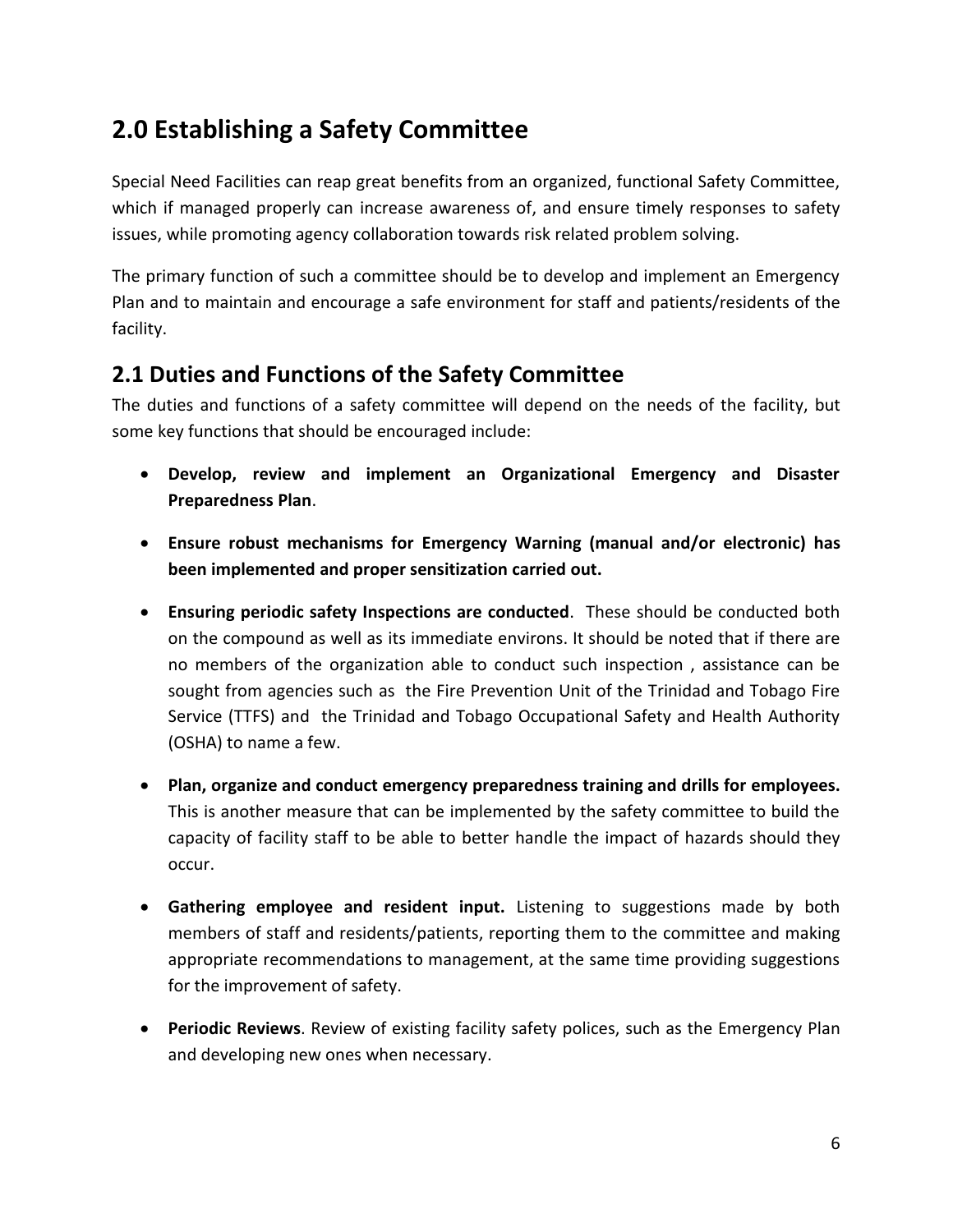- **Creating awareness.** Observing unsafe working conditions or practices, and reporting them to the committee, supervisors and management. This also involves responsibility for information dissemination and sensitization to both members to staff and residents/patients of the facility to ensure that they are familiar with plans for emergency warning, evacuation.
- **Coordinate and communicate with first responder agencies** (e.g. police, fire departments, hospitals) and the relatives of residents in crisis situations.

## **Tips when contacting a First Responder Agency**

A list of Emergency Contacts- Nearest Fire Station, Police Station, Ambulance, Hospital and the ODPM call centre should be posted near all phones. When contacting a first responder agency, be sure to follow to these guidelines:

- 1. Take a deep breath
- 2. Calmly state your emergency
- 3. State your contact number- in case the call gets cut, the emergency personnel can call you back
- 4. Listen. Allow the emergency personnel to direct the conversation
- 5. Answer questions in a clear and calm manner
- 6. Do not end the conversation unless directed by the emergency personnel

It is important to remember that persons don't need to have extensive disaster management training to be part of this committee. Many of the people employed at the facility will have the necessary information needed to assist in the planning process.

Once the committee has been established a Hazard and Risk Assessment can be done.

## <span id="page-6-0"></span>**2.1.1 Conducting a simple Hazard and Risk Assessment**

Performing a hazard and risk assessment doesn't always have to involve a professional. A simple hazard and risk assessment can be done by completing the following steps:

## 1) **Identify risks**

The occurrence of some natural hazards can be predicted, especially if they tend to occur repeatedly in the same geographical locations or because they are related to weather patterns or the physical characteristics of an area. Examples of these would be flooding and landslides. You can contact the Disaster Management Unit of your Regional Corporation to find out more information about the different hazards that can affect the community in which your home/centre is located as well as nearby communities as this can later affect the evacuation route that is chosen.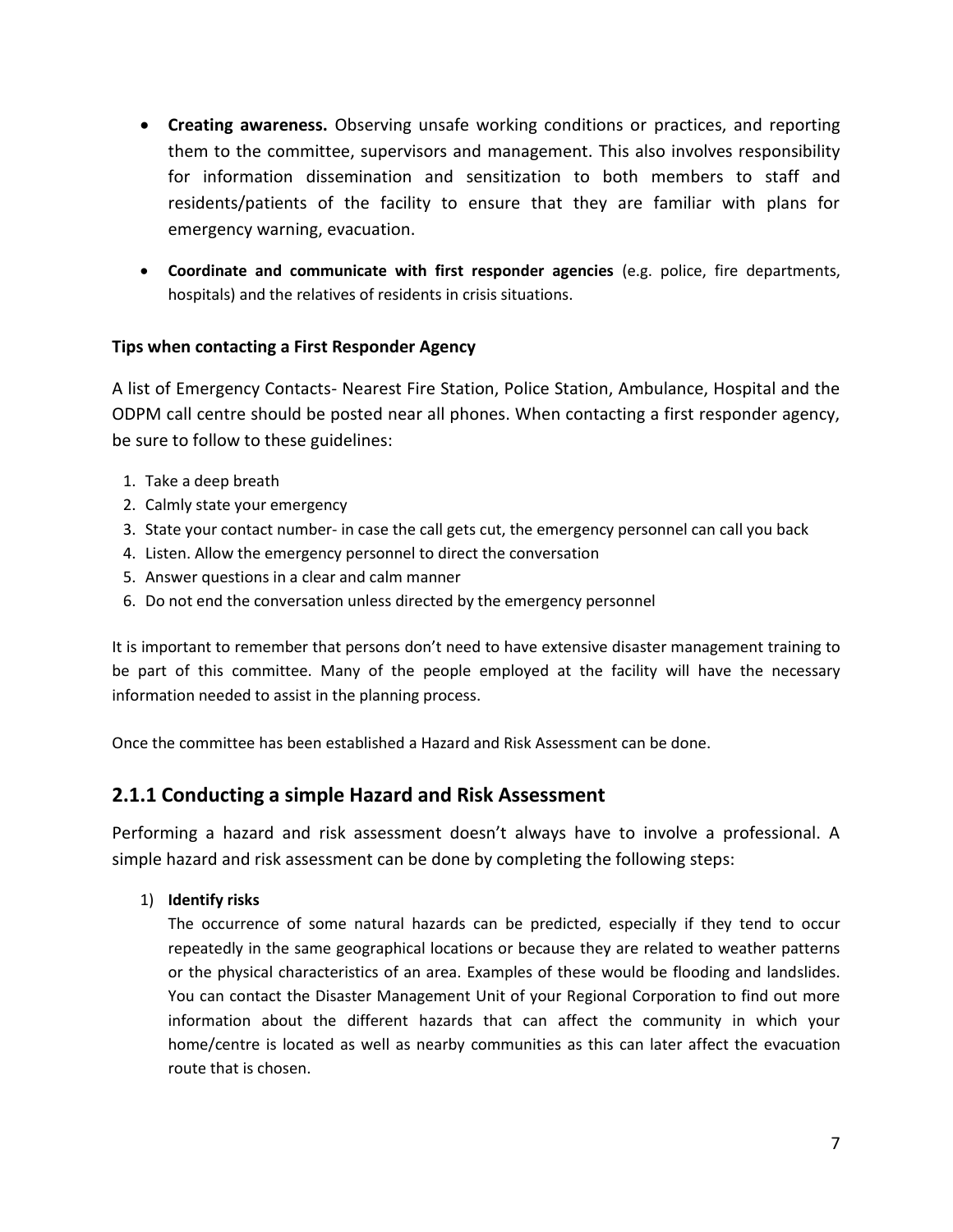To identify other potential risks, members of the planning committee should conduct a systematic 'walkaround' of the home/centre and assess the rooms, grounds, building, and potential evacuation route hazard. Before the 'walkaround' is done you should either obtain or draw a map of the home/centre. You can then note potential hazards and the location of utilities, emergency equipment and supplies on this map.

### **2) Profile Hazards**

There may be numerous hazards that can affect your home/centre and nearby communities, but remember that it is impossible to plan for and prevent all. This is also why the plan that is created should be flexible so that similar processes can be adopted to suit any emergency. How do you choose which hazards to consider when developing your plan? Different hazards will impact different communities in different ways, based on its vulnerabilities such as local development, population distribution, age of buildings, and mitigation measures already implemented. It is important to plan for emergencies/disasters that therefore have a high probability of occurring.

#### **3) Inventory Assets and Estimated Losses**

Assets are not limited to infrastructure, files and equipment. One of the most important assets is that of life.

## <span id="page-7-0"></span>**2.2 Guidelines for a successful Safety Committee**

The dynamics of the safety committee can vary depending on the needs; size and type of the facility, however there are some key elements which have consistently proven useful in ensuring success. They are as follows:

- **Appoint a chairperson or leader**. This person aside from having excellent working knowledge of the organization, should display good leadership skills such as organization, dedication, and have the ability to motivate other members of the team.
- **Diverse Membership**. An ideal committee is made up of a mix of both management and non- management of employees, and in this instance, interested residents of the facility can be included as well, as they can provide useful insight into challenges faced on a day to day basis. It is recommended that the size of the committee should be limited to 4-12 members (depending of course on the size of the organization), as this will help to keep meetings moving, and allow for the engagement and participation of all members. Members should also have good working knowledge of company operations, hazards, and be willing to work as a team.
- **Assignment of Roles and Responsibilities**. This is critical for ensuring that certain key activities are carried out, and can be categorized by tasks to be conducted before , during and after a disaster or hazard event . It is important to note that assigning a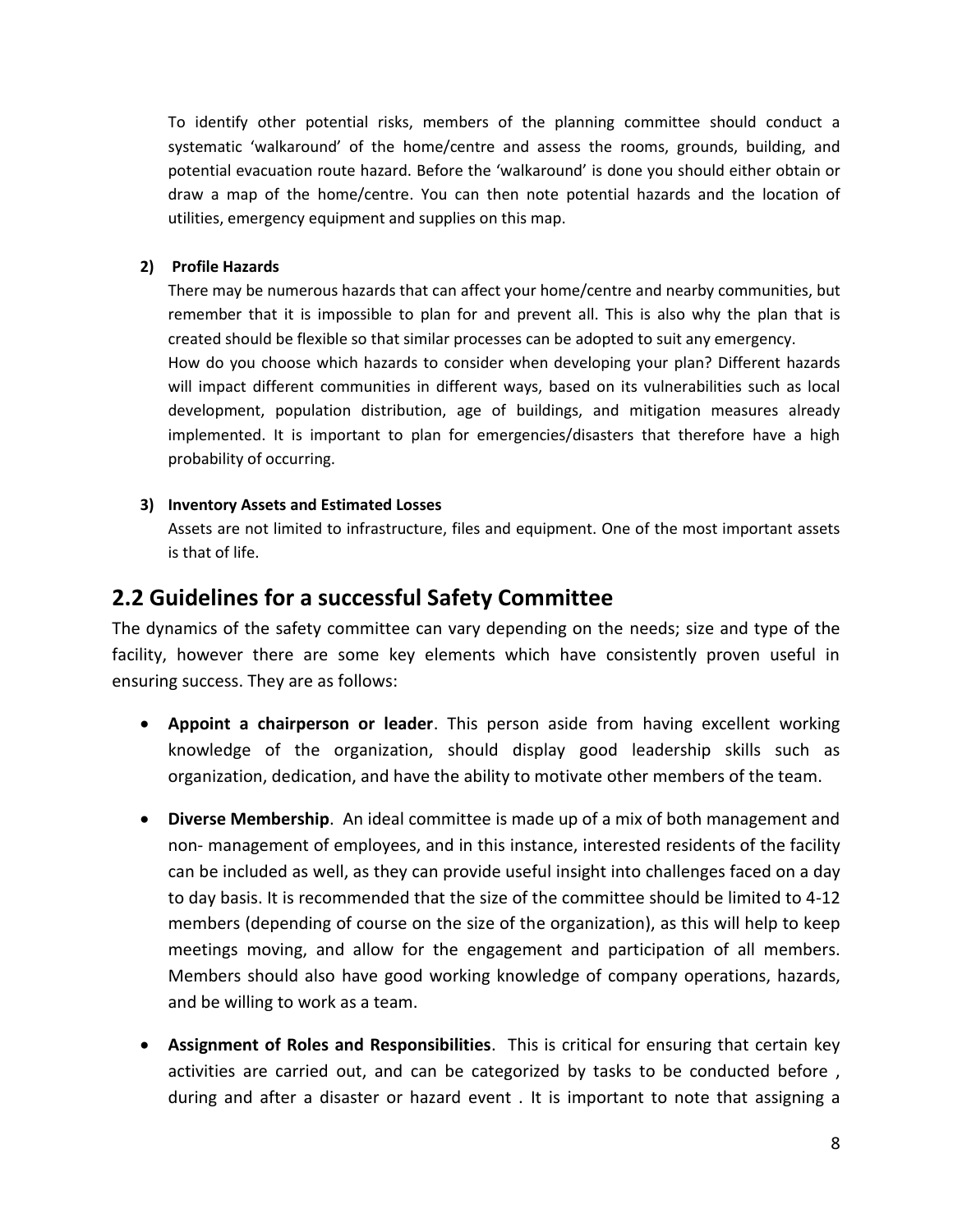responsibility does not imply that only one person will be responsible for completing a task, but rather that he/she will be responsible for coordinating efforts for task completion.

- **Effective Meetings**. Meetings should be scheduled regularly, once per month is recommended, for no more than 1 hour in length. Limiting meetings minimizes the time employees must spend away from other duties. It is recommended that scheduled meetings should be maintained even if no incidents have occurred.
- **Set an Agenda**. The agenda of a meeting can vary , but should typically include a review of recent accidents/incidents, current or new activities, safety inspection reports, record of attendance, special projects etc .
- **Documentation of the committee's efforts**. This can be done through meeting minutes, which can be distributed throughout the organization, including key management. Maximum benefits will be obtained by publicizing the committee's efforts, especially with regard to special care facilities as they, help to improve the organization's standards and image.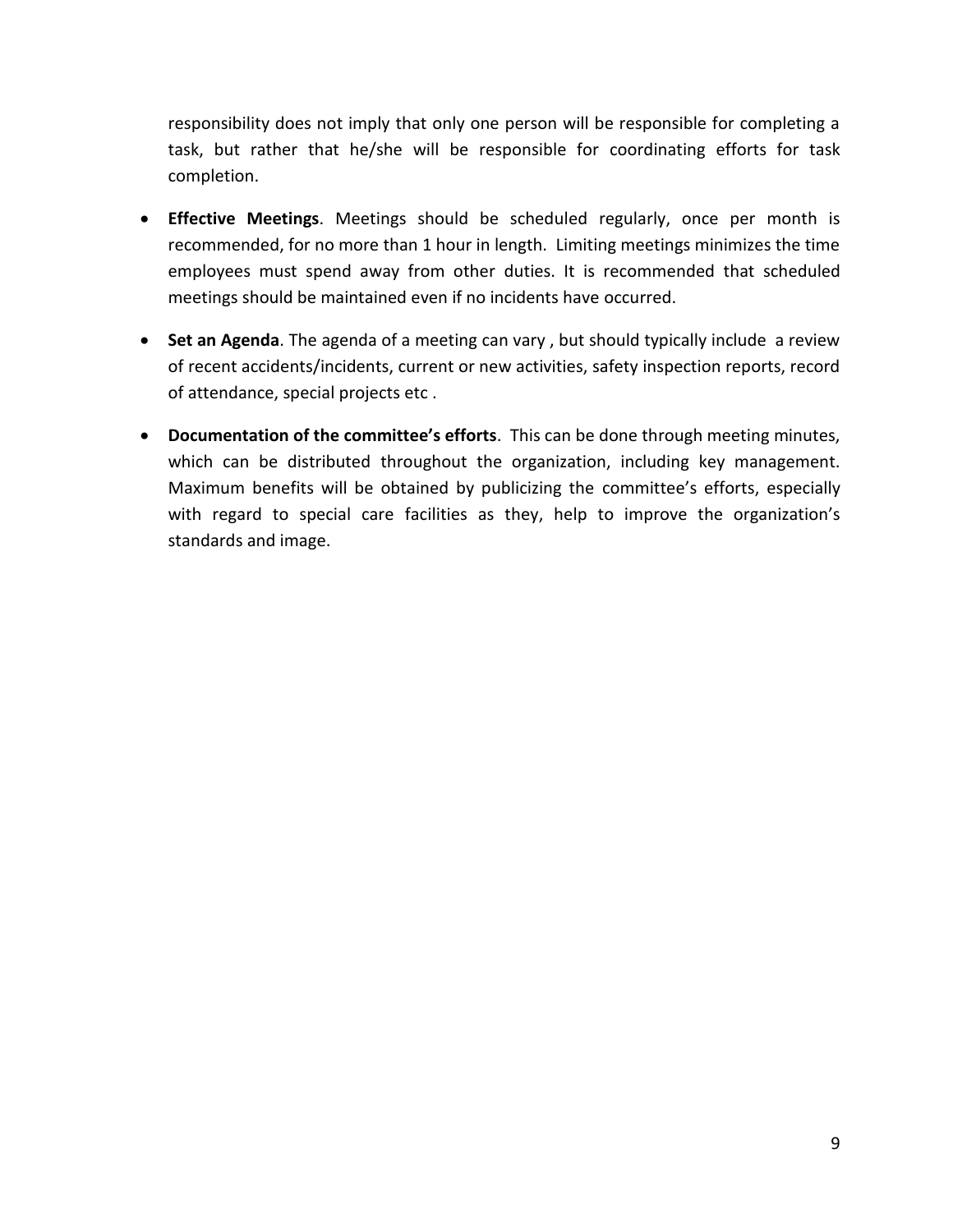## <span id="page-9-0"></span>**3.0 Structure of an Emergency Plan for Special Need Population Centres**

The following sections will outline the key components of an emergency plan designed specifically to cater to special need population centres. Please note that if your safety committee has identified any necessary additions arising from areas of concern these should be incorporated into the template as well.

## <span id="page-9-1"></span>**3.1 Institutional Information**

A brief summary of your facility should be included at the forefront of your document. This is to ensure that at a glance, the reader (for example: members of the safety committee, emergency responders etc) will be able to get a clear picture of the type of needs the facility caters to, as well as any key logistical information. Items that you should include under institutional information are as follows:

## <span id="page-9-2"></span>**3.1.1 Name and Description of Facility**

This section should state the full name of the facility and clearly detail the type of care treatment or services provided, as well as the type of persons the institution caters to. For example it should be stated whether the facility provides adult or childcare, on a temporary (visits) or long term (overnight or boarding) arrangement, and off course detail the type of care provided such as elderly housing, treatment for the hearing or visually impaired, handicapped etc .

## <span id="page-9-3"></span>**3.1.2 Address and Contact Information**

Including the address and contact information for the facility is imperative for any emergency plan, to ensure that in the event of an emergency, first responder agencies, such as the police and fire services will be able to easily make contact with and find the facility's location. In addition to providing an address, additional descriptive details to help to pinpoint the facility can be very helpful.

Telephone and Fax numbers, as well as email addresses for the facility itself and for those individuals in charge of, and responsible for the safety of the compound, should be included, and clearly labelled. This provides a redundancy to allow the greatest chance of making contact with the relevant personnel.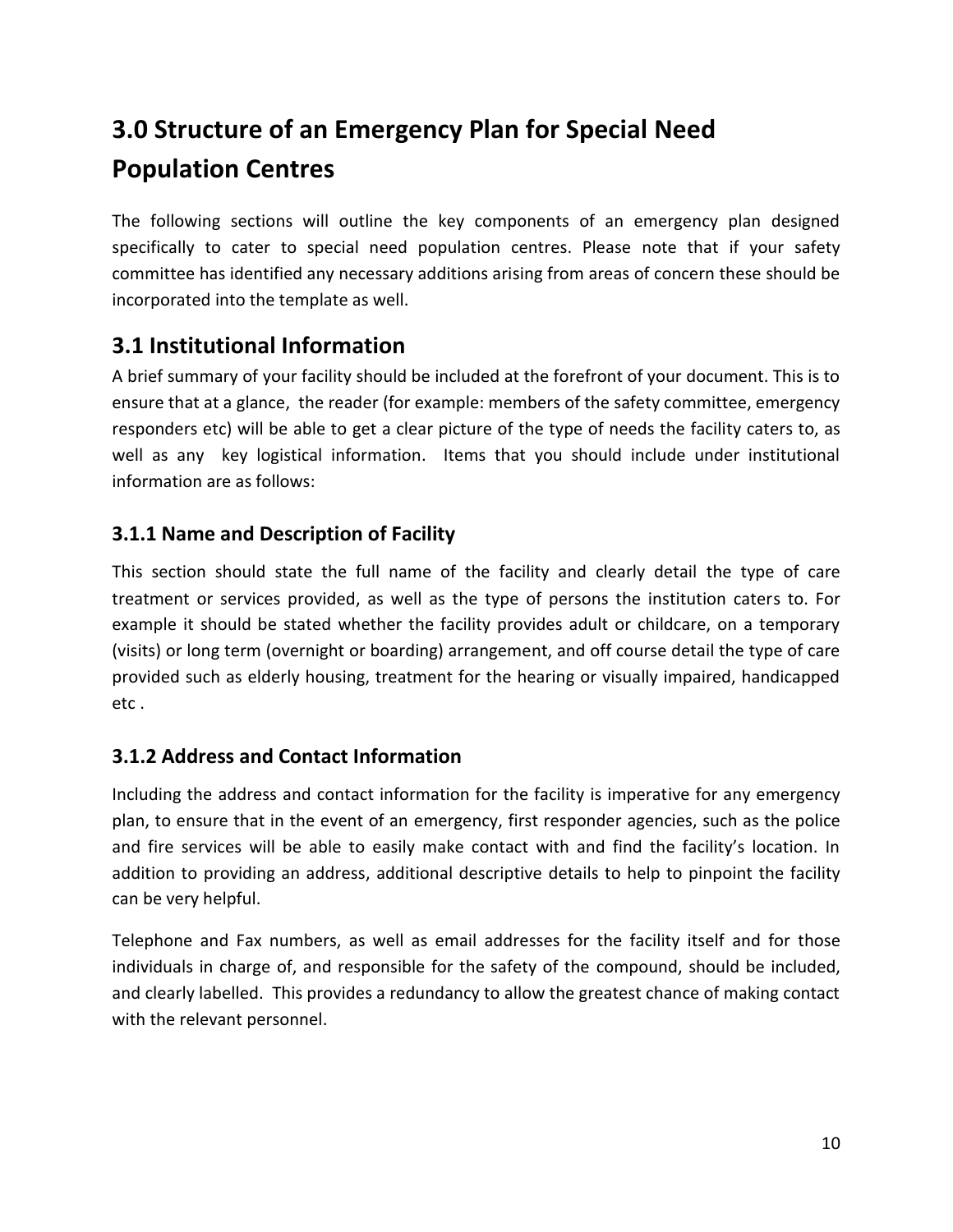## <span id="page-10-0"></span>**3.1.3 Organizational Logistics**

In the event of an emergency, it is important for potential responders to know the number of persons, both residents and members of who may require assistance such as evacuation and medical attention. Some items that can be included under this section are as follows:

- Maximum Carrying Capacity: This represents the maximum amount of residents/ patients that the facility can support at any given time. This is particularly important for planning purposes.
- Current Capacity: This represents the current number of patients/ residents attached to the facility.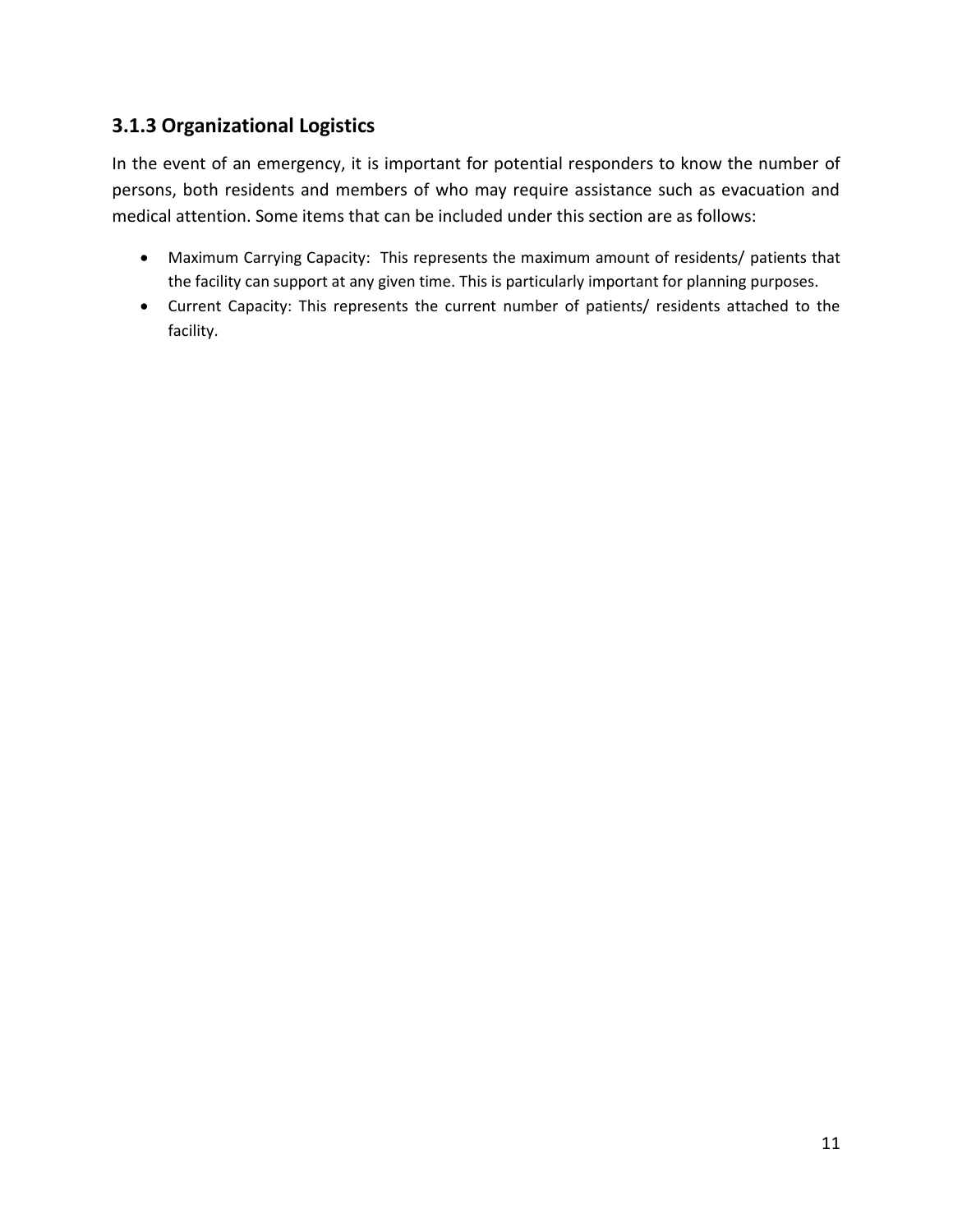#### **Institutional Information**

#### **Name of Facility**

The Saint Anthony Retirement and Nursing Home

#### **Description**

This home is used primarily for the care and treatment of both elderly men and women, falling within the age range of 60- 98 years. The home offers, long term treatment, including medical care, with the majority of residents staying on a permanent basis.

**\*** Currently (5/9/2013) 3 residents of the home are visually impaired. They are being housed in room #2 on the western end of the ground floor of the facility.

### **Address**

# 12 Nostalgia Terrace, Wisdom Road, Chaguanas.

#### **Additional Details**

Yellow Building, with a silver gate, on the right side of the street.

#### **Office Contact Information**

**Office Telephone**: 868 555 5555

**Office Fax:** 868 555 1234

**Office Email:** [saintanthonyhome@hotmail.com](mailto:saintanthonyhome@hotmail.com)

#### **Key Personnel Contact Information**

#### **Mr. Richard Parker**

Manager of Saint Anthony Retirement and Nursing Home Office Telephone: 868 555 5555 ext 123 Mobile Telephone: 868 334 1234 Email: bengaltiger@hotmail.com

#### **Mr. Moli Patel**

Head of Safety Committee Office Telephone: 868 555 5555 ext 124 Mobile Telephone: 868 334 5678 Email: piscine@hotmail.com

#### **Organizational Logistics**

**Maximum Carrying Capacity**: 30

**Current Capacity**: 27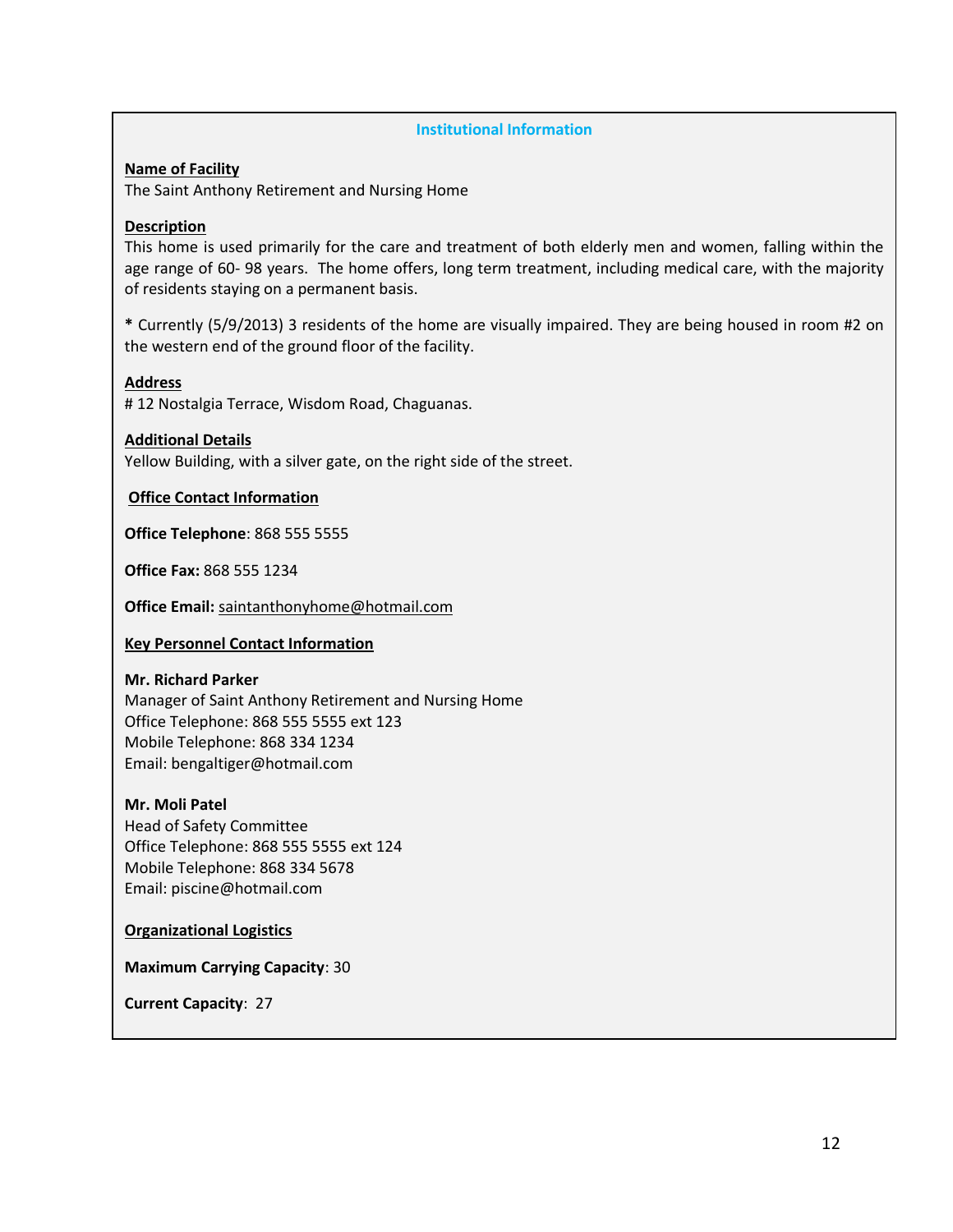## <span id="page-12-0"></span>**3.2 Alternative Sites**

Depending on the structural integrity of the building, some special needs population centres may not be able to withstand certain disasters. Centres should have two (2) predetermined alternative sites to provide temporary housing and care when needed.

However not all residents may need to be moved to an alternate site, some may have family or friends that they can go to for temporary shelter. An inventory of these persons and contact information for their families as well as a call out protocol is established and updated regularly.

## <span id="page-12-1"></span>**3.2.1 Choosing an Alternative site**

Be sure to choose alternate sites that are:

- 1) **Suitable to the specific needs of the residents** and should be strong enough to withstand the nature of the impending hazard.
- 2) **Structurally sound and sturdy.** The alternative site can be inspected for fire safety by the Fire Prevention Unit of the Trinidad and Tobago Fire Service (TTFS). If the TTFS sees it fit, they will contact the Ministry of Works and Infrastructure to have their engineers inspect the structural integrity of the building. **Please note** that this can only be done under the advisement of the Trinidad and Tobago Fire Services.

## **In addition to choosing alternate sites the following must also be taken into consideration:**

- 1) Develop an inventory of the items that each resident will need to take to the alternate site. Therefore, caregivers and residents will have to consider what is critical for their survival on a daily basis. These supplies and/or equipment should be noted so that they can be taken to the alternate site.
- 2) In addition to the critical items that will be needed at the alternate site, each resident should have their own 'to go' bag. This 'to go' bag should be a water proof bag that contains all important documents a change of clothing and necessary personal hygiene items. Each 'to go' bag should be labelled with the person's name and contact information.
- 3) Consideration must be given to the mode of transport needed to take residents to the alternate site.
- 4) All care givers and residents must be aware of these alternate sites.

## **For those to be released to a family member or guardian:**

1) Develop a database of the residents who can be accommodated by family and update the inventory of the addresses and contact numbers of the family and friends.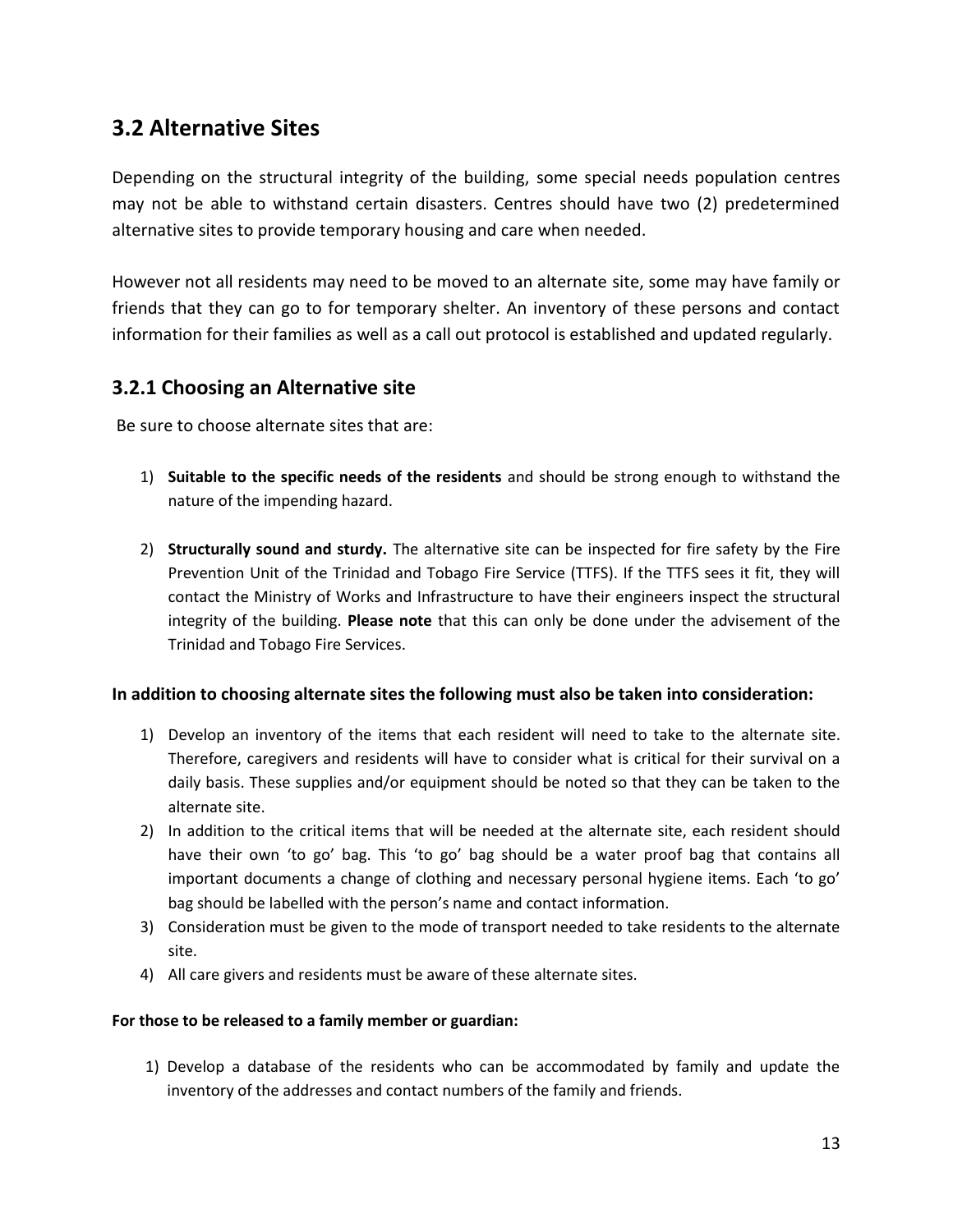- 2) Develop a protocol for contacting family members and guardians and designate a particular member of staff to perform this task in the event of a disaster.
- 3) Create a list of the specialised items (medication, particular foods etc) that each resident needs so that the family would be aware of how to care for the resident.

### **Inventory of resources:**

- 1) Each resident and what special assistance each resident requires
- 2) Medical equipment and their location
- 3) Emergency supplies that are kept in the home/centre
- 4) Listing of emergency training done by staff example First Aid, Incident Command System
- 5) The type of training that care givers and residents will need
- 6) Chemicals/hazardous materials stored in the home/centre and their storage location

## <span id="page-13-0"></span>**3.3 Emergency Sheltering**

An emergency shelter can be used as an additional alternative site, but it should be noted that a shelter should always be a last resort.

## <span id="page-13-1"></span>**3.3.1 Identify the closest and most appropriate shelters:**

Special Needs Populations Centres/Homes can contact either the ODPM or the Disaster Management Unit (DMU) of their local regional corporation for information regarding their nearest shelters. Centres/homes will have to get specific information from the ODPM and the DMUs regarding whether or not the shelter is suitable for their residents.

## <span id="page-13-2"></span>**3.3.2 Identify means of transport:**

If special vehicles are required, the homes/centres should identify means of transporting residents and any medical equipment that they may need to the shelter.

## <span id="page-13-3"></span>**3.3.3 Identify alternate routes to the shelter:**

Identify routes that can be used to transport residents to the shelter. This is very important as it is very likely that roadways will be negatively impacted during a disaster.

## <span id="page-13-4"></span>**3.3.4 Rules of shelters**

If you are to use a shelter, you need to be mindful of the rules as well items that you should take. They are as follows:

## **Rules:**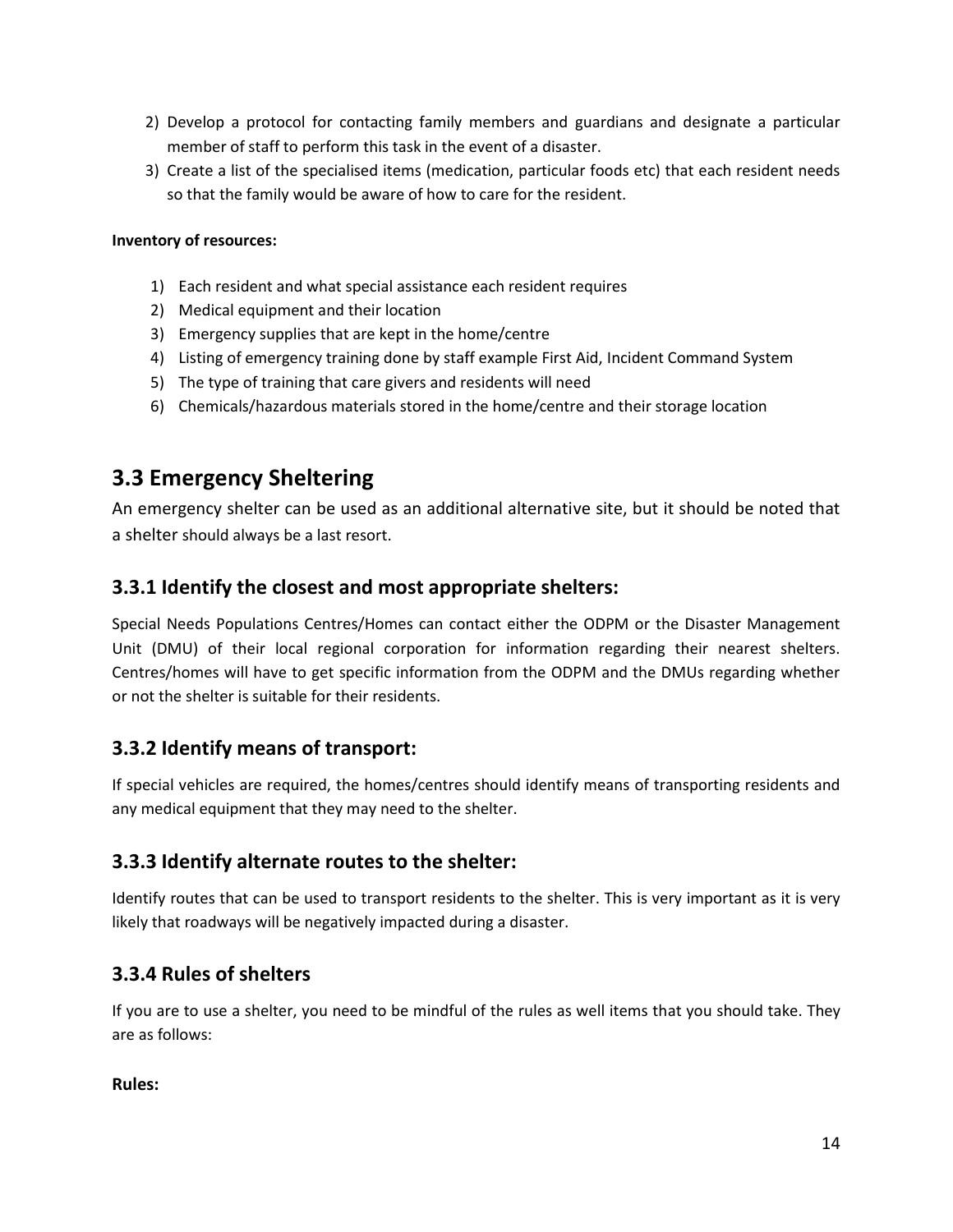- The laws of the Republic of Trinidad and Tobago shall be observed at **all times**.
- **Absolutely no** alcohol and illegal drugs are allowed.
- **No animals allowed,** unless needed as a disability aid.
- **Health and sanitation** are to be maintained by shelterees and support staff.

## <span id="page-14-0"></span>**Items that you should consider taking to a shelter:**

- Identification and important documents
- A change of clothing, good walking shoes, extra socks and undergarments
- An extra blanket and small pillow per person. While they will have a limited amount of supplies, you and your family will be much more comfortable if you bring your own supplies.
- Prescription and over-the-counter medicines. A first-aid kit, including adhesive bandages.
- Cash, chequebooks, and credit cards (during a power outage, cash may be your only option)
- Important phone numbers for contacting family, insurance companies, and banks
- Special items for infants (clothes, diapers, food/formula, bottles and nipples, food, small toys, blankets.)
- Water. Water services may be disrupted at the shelter as well in the early hours of an emergency.
- Non-perishable canned food as it may take a while to set up a regular meal schedule at a shelter.
- Books and board games for entertainment.

**Disclaimer**: It is important to note that the shelter closest to the home/centre may not necessarily be open in the event of a disaster because this shelter may be within the impact zone or it may not be suitable for the type of hazard event. Centres can contact either the ODPM or their relevant municipal corporation for information regarding which shelters have been opened.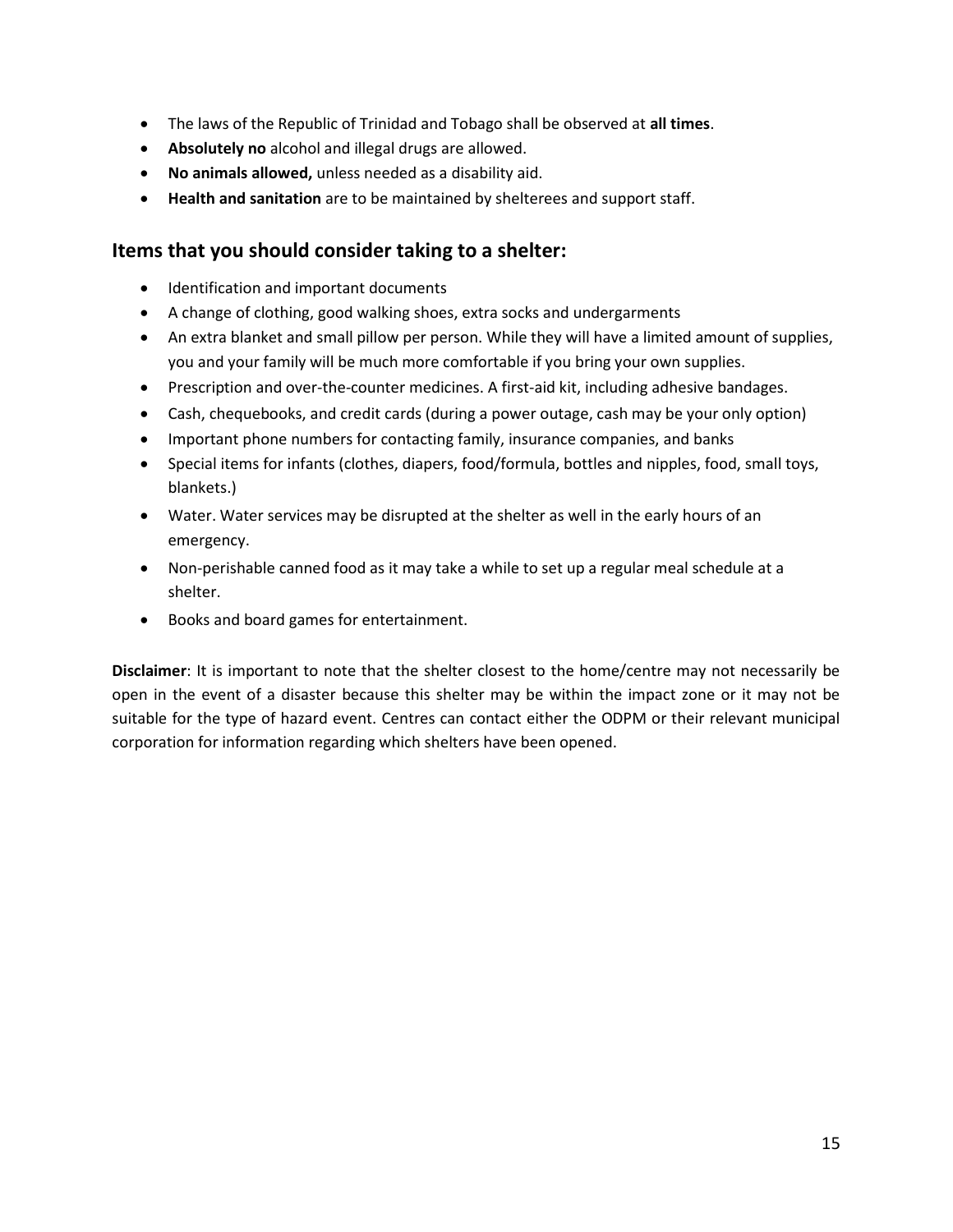## **Alternative Sites and Emergency Sheltering**

#### **Alternative Site**

St. Michael General Hospital 23 Wisdom Road, Chaguanas. Tel: 868 555 1233

Key Contact: **Dr. Lee Singh** 

**Head of Emergency Department**  Tel (Office): 868 555 1233 ext 765 Tel (Mobile): 868 344 3344 Email: healer@hotmail.com

#### **Evacuation Route**

Starting from the home on Nostalgia Terrace , Turn left , and drive in a westerly direction ( for approximately 400 metres) until you reach Wisdom Road , Then turn right , and drive in a northerly direction ( for 1.7 km ) until you reach the St. Michael General Hospital , which is a large yellow building.This is illustrated in Map 1 below.

#### **Emergency Shelter**

Nostalgia Community Centre # 23 Nostalgia Terrace, Wisdom Road, Chaguanas. Tel: 868 555 5678 Key Contact: **Mr. Wayne Goodman Shelter Manager and Community Centre Coordinator**  Tel (Office): 868 555 0001 Tel (Mobile): 868 344 9987

Email: goodman@hotmail.com

#### **Evacuation Route**

Starting from the home on Nostalgia Terrace , Turn right , remaining on Nostalgia Terrace and drive in an easterly direction (for approximately 1.1 km) until you reach the Nostalgia Community Centre, which is a white building with a red roof.This is illustrated in Map 1 below.

#### **Protocol for Evacuation**

When the alarm has been raised (via electric bell or loud speakers) residents who are mobile, and have been familiarised with the evacuation route to exit the building, should do so in an orderly fashion. Residents, who require assistance, should remain calm until a member of staff comes to assist you with evacuation to the muster point, which by then members of the safety committee would have deemed safe.

Members of the safety committee will then liaise with first responder agencies to obtain assistance and determine if alternative sites need to be utilised. Should the facility be compromised and the moving of residents and staff to an alternative location becomes necessary, first responder agencies, such as the police will advise on whether the designated evacuation routes are safe for use.

Please note that the safety of all persons is of greatest priority. Therefore the process of releasing patients/ residents to their relatives and guardians **will only be initiated once the safety of all persons has been assured.**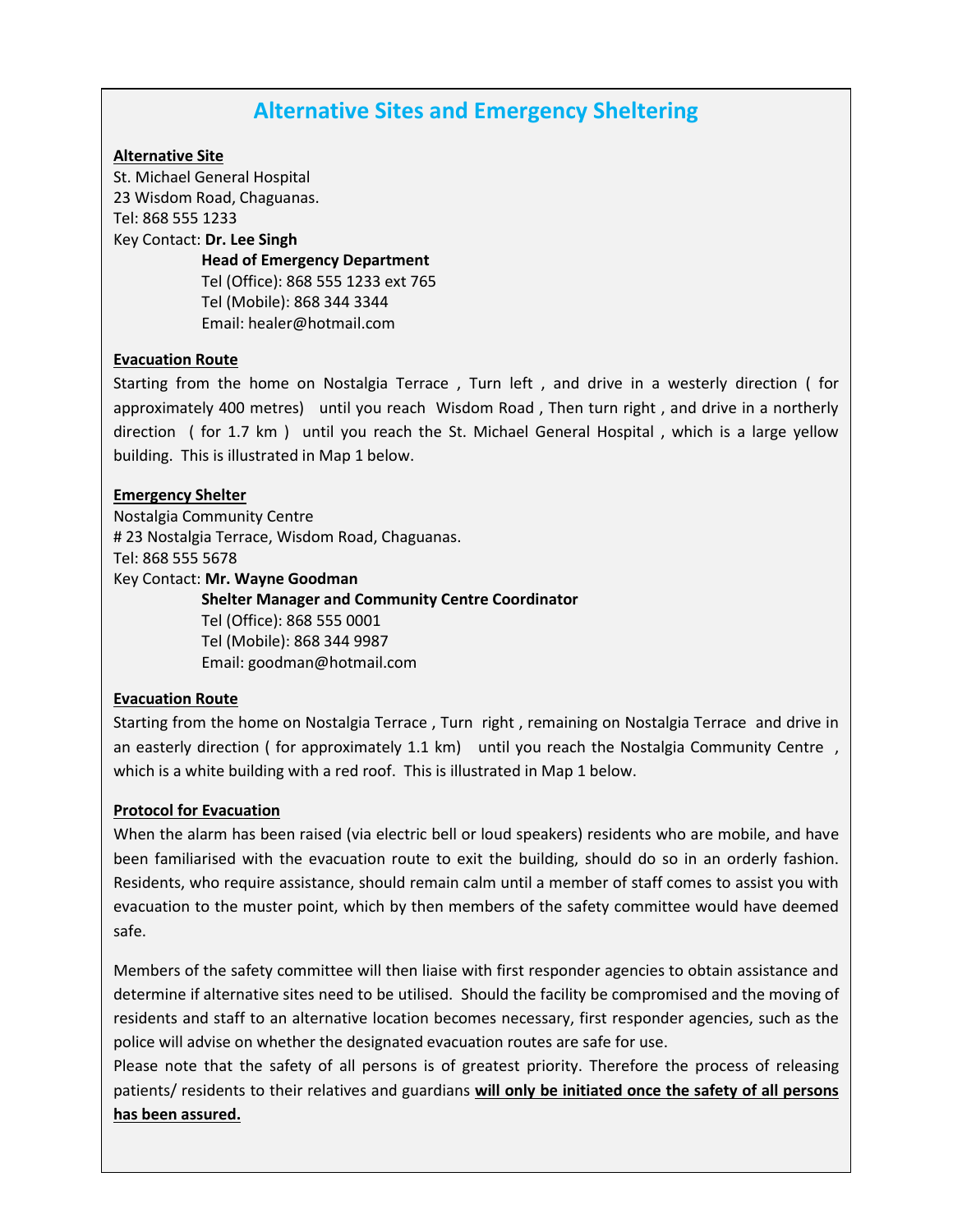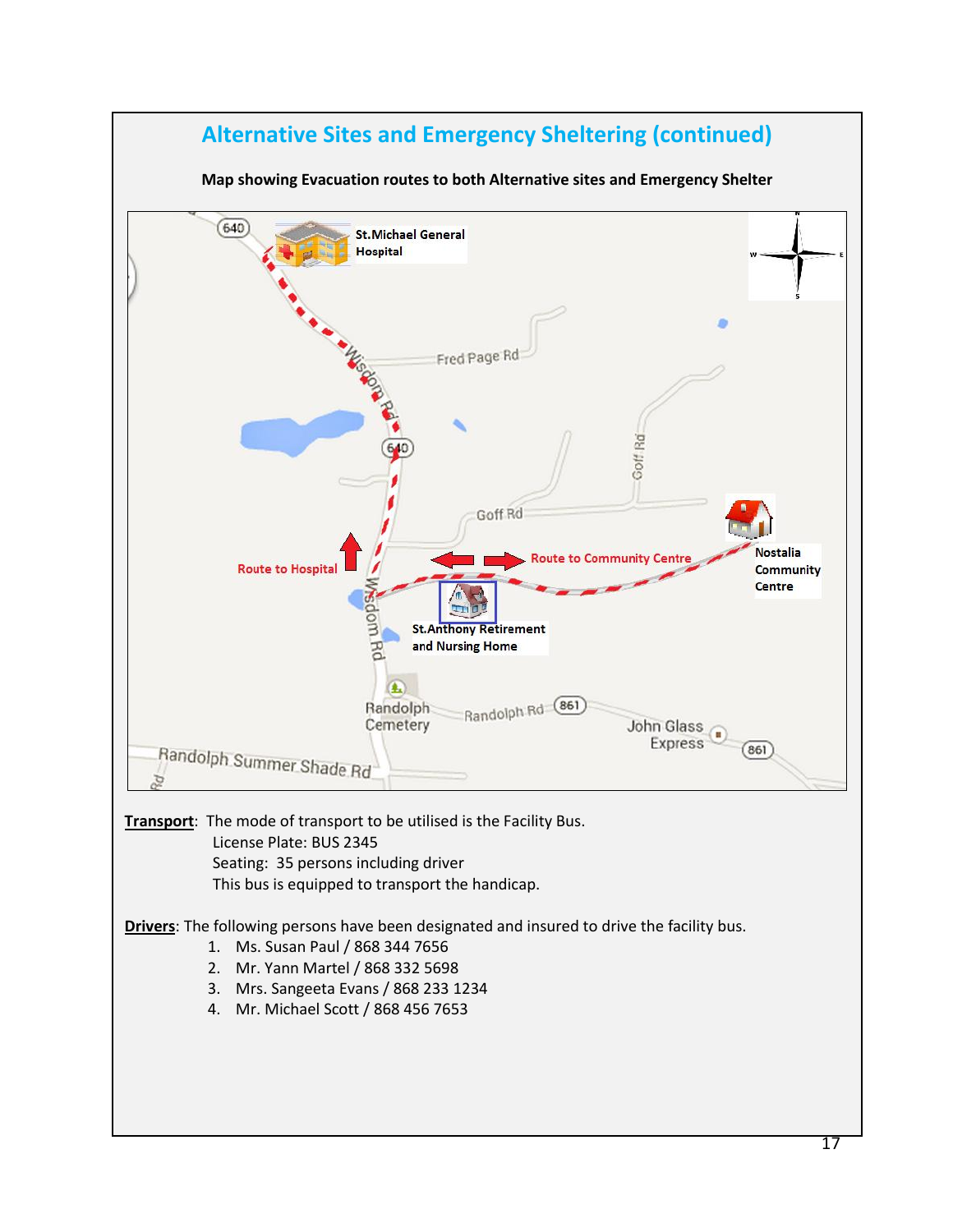## <span id="page-17-0"></span>**3.4 Evacuation**

Evacuation refers to the process of staff and residents calmly exiting a building in an organised fashion when there is a threat or hazard occurrence.

Evacuation can exist in two (2) stages, the first stage being to evacuate the building, where staff and residents can assemble at designated muster points, and the second stage involving moving all persons to pre-selected alternative sites or emergency shelters.

To prevent panic and confusion in the event of an emergency, a simple protocol for evacuation can be established and outlined in the emergency plan.

Some key points to note when conducting evacuations are as follows:

- **Identify the quickest and safest way out** and document this in your emergency plan. Outline a primary and alternative route to predetermine areas such as alternative sites.
- **Designate care givers as fire wardens**. In the event that residents need to quickly evacuate, these fire wardens can assist with safely guiding persons out of the building.
- **Conduct practice drills**. Homes/centres need to practice drills so that care givers and residents will not be confused or feel panicked when an actual emergency happens. If a drill is not feasible then a tabletop exercise can be conducted.
- **Identify an alerting mechanism**. A loud siren can be used to alert residents that they need to evacuate or a voice recording can be used to safely guide persons out of the building. Marking can be placed on the walls so that residents can feel their way out of the building safely. Flashing lights can also be used to warn residents.
- **Identify the mode of transport** that is needed to take caregivers and residents to the alternate sites. Before evacuation routes can be developed the requirements for the transport of residents must be assessed, documented and where possible procured.

## <span id="page-17-1"></span>**3.5 Emergency Warning**

Emergency Warning is a critical component in the disaster preparedness process. An efficient mechanism for alerting is necessary to inform both staff and patients/residents of the facility of impending threats and to initiate preparedness actions.

Before a mechanism for emergency warning can be selected, the population it is expected to serve should be carefully studied and their needs analysed. Additionally, redundancies should be established, in the event that the impacts of hazards render one useless. One useful tip would be to utilise manual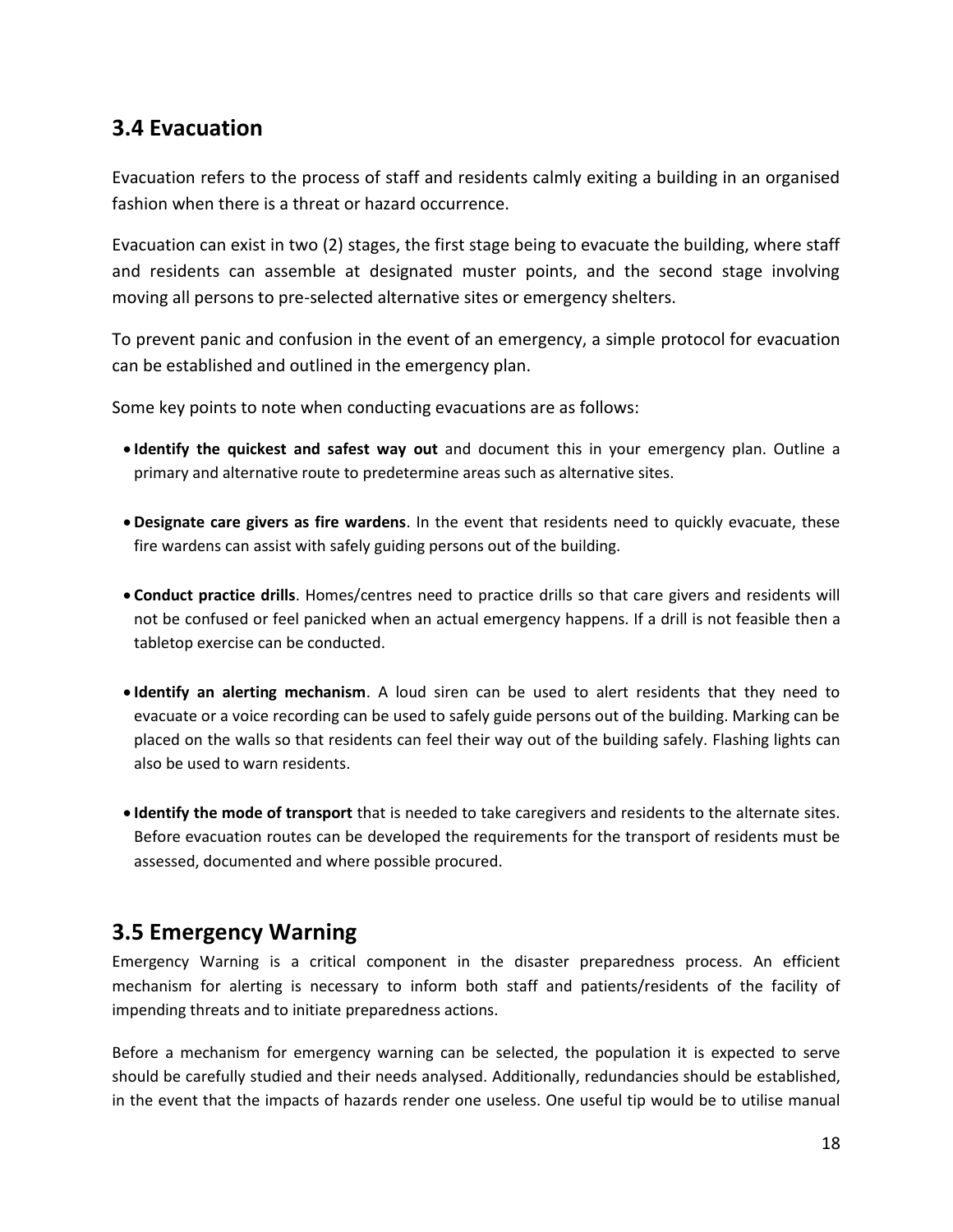"low- tech" mechanisms such as loudspeakers or a hand bell , in addition to those dependent on power sources which can fail such as electronic sirens .

## <span id="page-18-0"></span>**3.5.1 Alerting Mechanisms for Special Need Groups**

As mentioned previously, emergency warning systems must be modified and adapted to meet the needs of the population it is designed to serve. The following are some examples of systems that can be easily implemented for specific special needs groups.

## **Visually Impaired and Differently Able**

Manual: Loudspeakers or hand bells. Electronic: Sirens or alarms

## **Hearing Impaired**

For the hearing impaired, it is best to use visual mechanisms for alerting such as flashing lights. Manual: Use Flashlights to signal Electronic: Facility lights can be used (switched on and off) for alerting

Additional characteristics on how these alerts are to be issued can be detailed in the plan to avoid confusion or misinterpretation. For example with regard to alarms , one long ring , followed by two short rings can be used , and for the hearing impaired , periods of three quick flashes can be used .

It is important to remember, that an emergency warning system is only as good as its accompanying sensitization campaign. All occupants of the facility should be able to recognise the alarm when raised, and understand how they should respond to it, whether it means calmly waiting for assistance, or making their way to the muster point in an orderly fashion. This familiarity with the system will help to reduce panic in emergency situations. It is strongly recommend that drills, simulations and table top exercises are practiced regularly, and information regarding the system for emergency warning be integrated into the orientation process for new staff and patients/residents.

Finally, it should be clearly stated in the Emergency Plan, who is authorised to initiate any alarm with regard to emergency warning, especially considering the impact this will have on all occupants.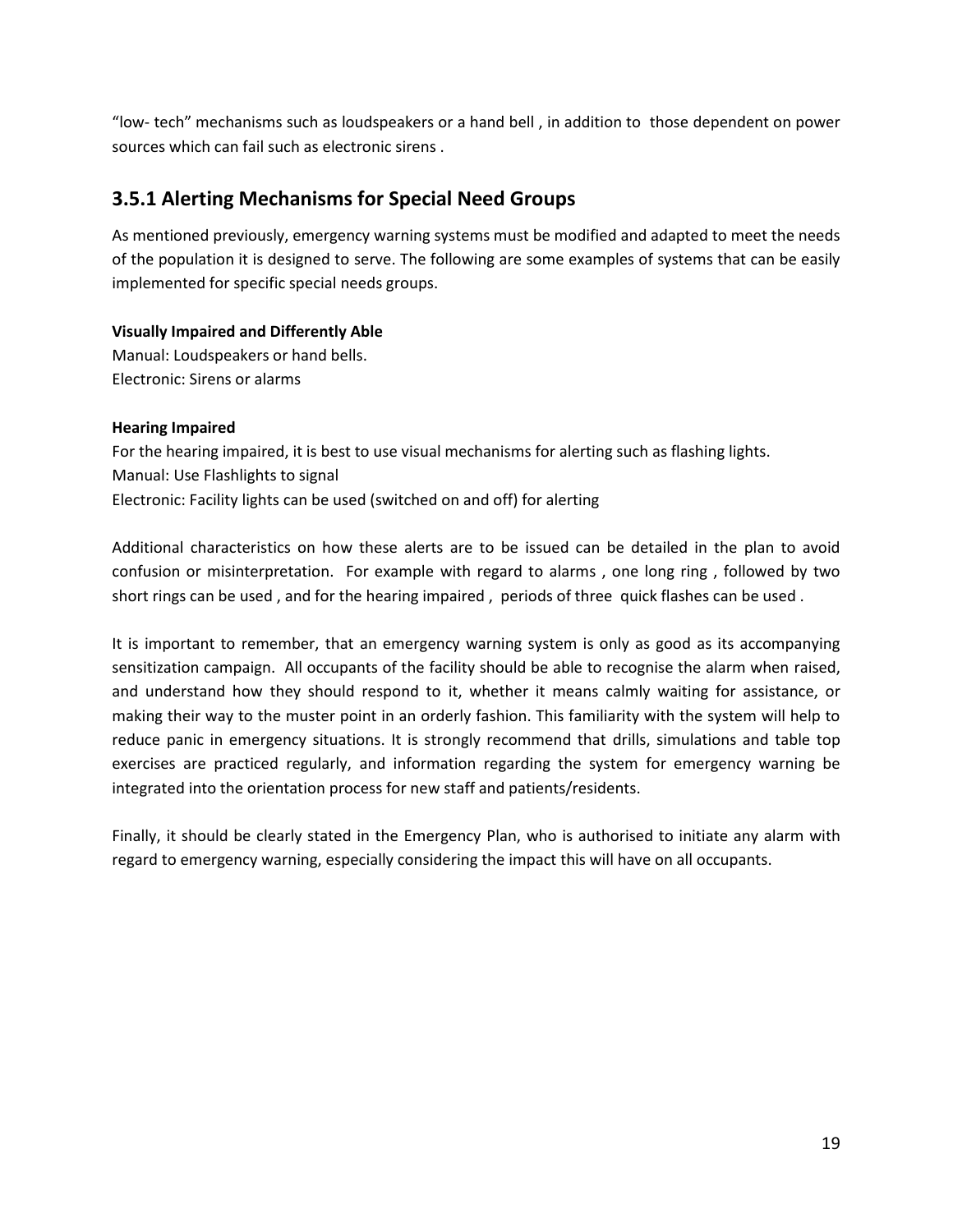## **Evacuation and Early Warning**

#### **Alerting Mechanism:**

**Primary Alarm**: Electric Bell. **Alarm Sound**: One long ring then two short rings

**Secondary Alarm**: Loud Speakers: Assigned caregivers will announce over the speakers that residents must evacuate at once.

### **Persons Authorised for initiating alerts:**

- 1. Mr.Moli Patel
- 2. Mr.Yann Martel
- 3. Ms. Jenny Brown

### **Evacuation of Building**

### **Ground Floor Evacuation:**

All residents upon hearing the warning alarm MUST proceed in a calm manner from their room down the corridor in a southern direction to the front entrance of the building. Once outside of the building residents must then proceed in a south-eastern direction to the muster point where a role call will be conducted by the head safety officer.

### **Evacuation of second floor:**

All residents upon hearing the warning alarm MUST proceed in a calm manner from their room down the corridor in a southern direction to the main staircase. Residents must continue down the staircase to the front entrance of the building. Once outside of the building residents must then proceed in a south-eastern direction to the muster point where a role call will be conducted by the head safety officer.

**Location of Muster Point:** Car park on the south-eastern side of building.

**Roll Call to be conducted by:** Mr. Moli Patel, Head of Safety Officer

#### **Assigned Fire Wardens/assistance providers:**

The following caregivers have been assigned as fire wardens:

- 1) Ms. Susan Paul (ground floor)
- 2) Mr. Jeremy Reeves (ground floor)
- 3) Mrs. Sangeeta Evans (second floor)
- 4) Mr. Michael Singh (second floor)

## **Protocol for Fire Wardens:**

Once the alarm is heard, fire wardens/assistance providers must immediately assist residents who can't evacuate building on their own. Fire Wardens must then check each room to ensure that everyone has evacuated safely.

#### **Residents that need assistance evacuating the building:**

- 1) Candy Husbands ( Visually Impaired )
- 2) Margaret Snow ( Visually Impaired and Handicap)
- 3) Ranvir Kapoor ( Visually Impaired and Sick )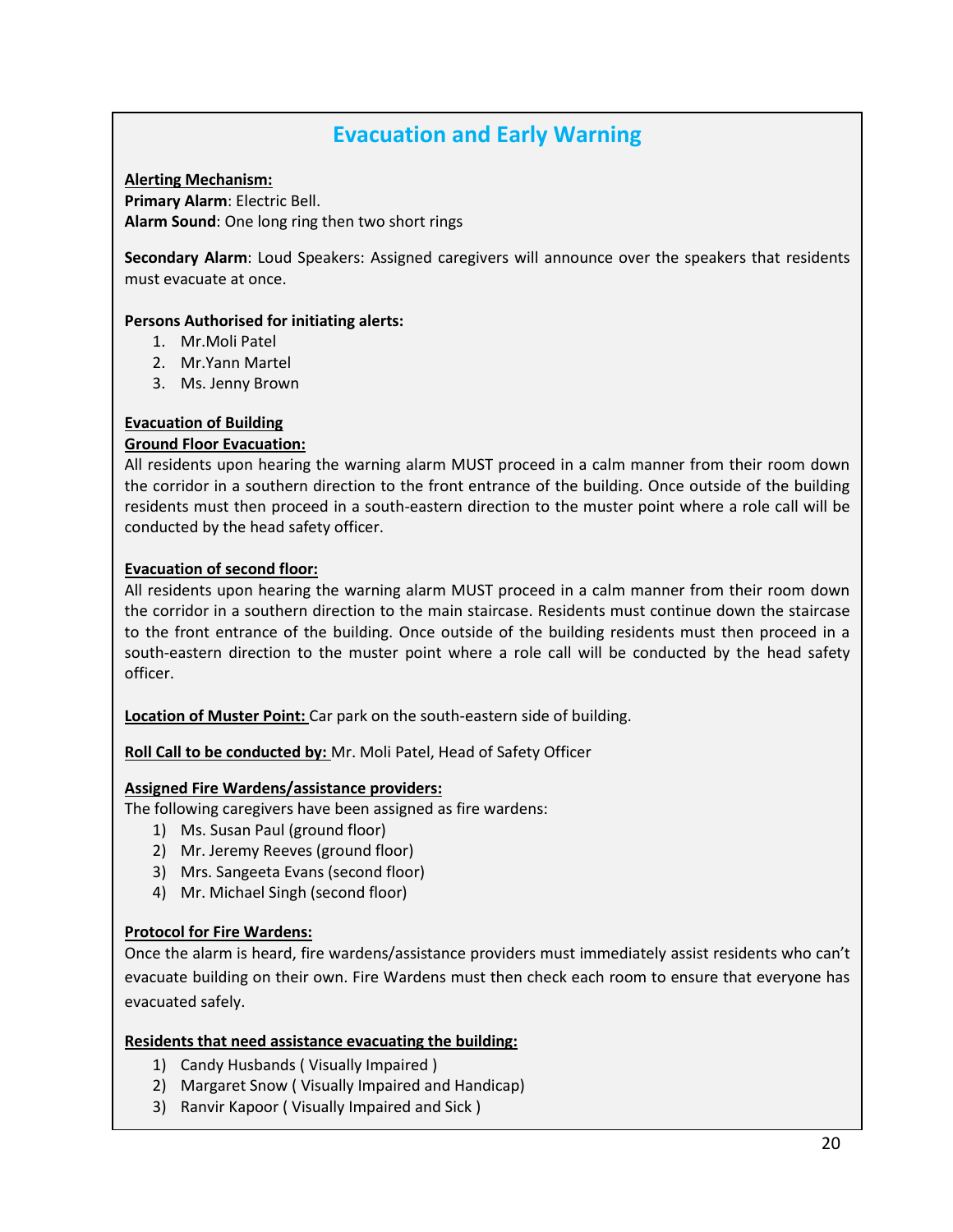## <span id="page-20-0"></span>**4.0 Conducting and Evaluating Drills**

Drills should be conducted at least once a year. If an evacuation drill cannot be done, then the centre/home can conduct a table top exercise, during which a disaster scenario is created and care givers are asked to state what actions they will take as the scenario escalates. The Fire Prevention Unit of your local fire station, the ODPM or the Disaster Management Unit of the regional corporation can assist with observing and critiquing the drill/table top exercise.

Update emergency plans after every drill or when changes are made to either the structure of the building or the number of care givers or residents.

## <span id="page-20-1"></span>**5.0 Update and Review of Emergency Plan**

An emergency/disaster plan is never a static document. As the dynamics of the facility changes, the plan must be modified to reflect these changes. Many of the suggested components in chapter three require up to date and accurate information, if the plan is to be functional. For example, knowing the current carrying capacity of the home can help emergency first responders to ensure that all occupants of the facility are accounted for, and who among the group may require special assistance.

Structural changes to the facility can also mean changes to the plan, for example a change in the structure can mean that new evacuation routes need to be established. Therefore it is apparent that the more up-to-date the plan, the more useful it becomes.

It is therefore recommended that the plan be reviewed and updated every six (6) months or when there have been significant changes affecting the key components of the plan.

## <span id="page-20-2"></span>**6.0 Sharing Your Emergency Plan**

Once the Emergency Plan has been developed and reviewed by all key stakeholders, it is ready to be shared. This can be beneficial to both the facility and emergency responders and disaster management coordinators. Having an up to date and carefully considered emergency plan, shows that the facility has made the safety of its occupants a priority, and as a result can attract more potential business. On the other hand, sharing emergency plans with key agencies such as the Disaster Management Units of Regional Corporations, ODPM, district police and fire services, better equips them with vital information to better respond to any disasters.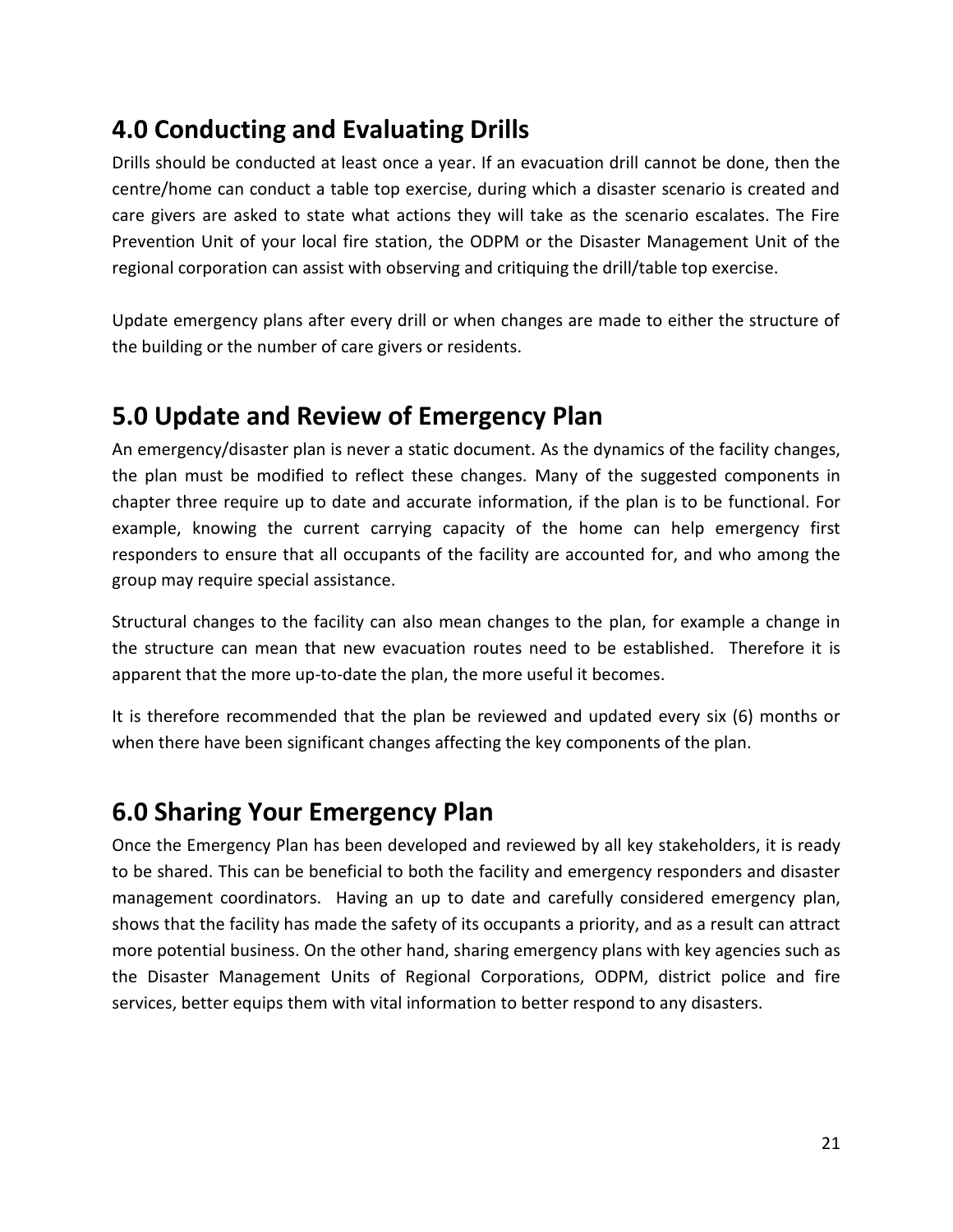## <span id="page-21-0"></span>**Bibliography**

EMA. Ready. Plan. Prepare. Stay Informed Retrieved from: [http://www.ready.gov/shelter.Accessed on 16/04/2012.](http://www.ready.gov/shelter.%20Accessed%20on%2016/04/2012)

FEMA (2010).Bringing Youth Preparedness Education to the Forefront: A literature review and recommendations. Issue 6. Retrieved from:[-http://www.citizencorps.gov/downloads/.](http://www.citizencorps.gov/downloads/) Accessed on 16/04/2012.

ODPM (2011). Draft Strategic Plan 2010 – 2016.

- Tanheuco, Renan Ma. T. (2010). Assessment and mitigation planning for risk reduction Guidance Notes.
- UNISDR (2007). Hyogo Framework for Action 2005 2015: Building the resilience of nations and communities to disasters. Extract from the final report of the world conference on disaster reduction (A/CONF.206/6). Retrieved from:[-http://www.unisdr.org/files.](http://www.unisdr.org/files) Accessed on 16/04/2012.

USAID (2003) Shelters and Shelter Management Reference Guide.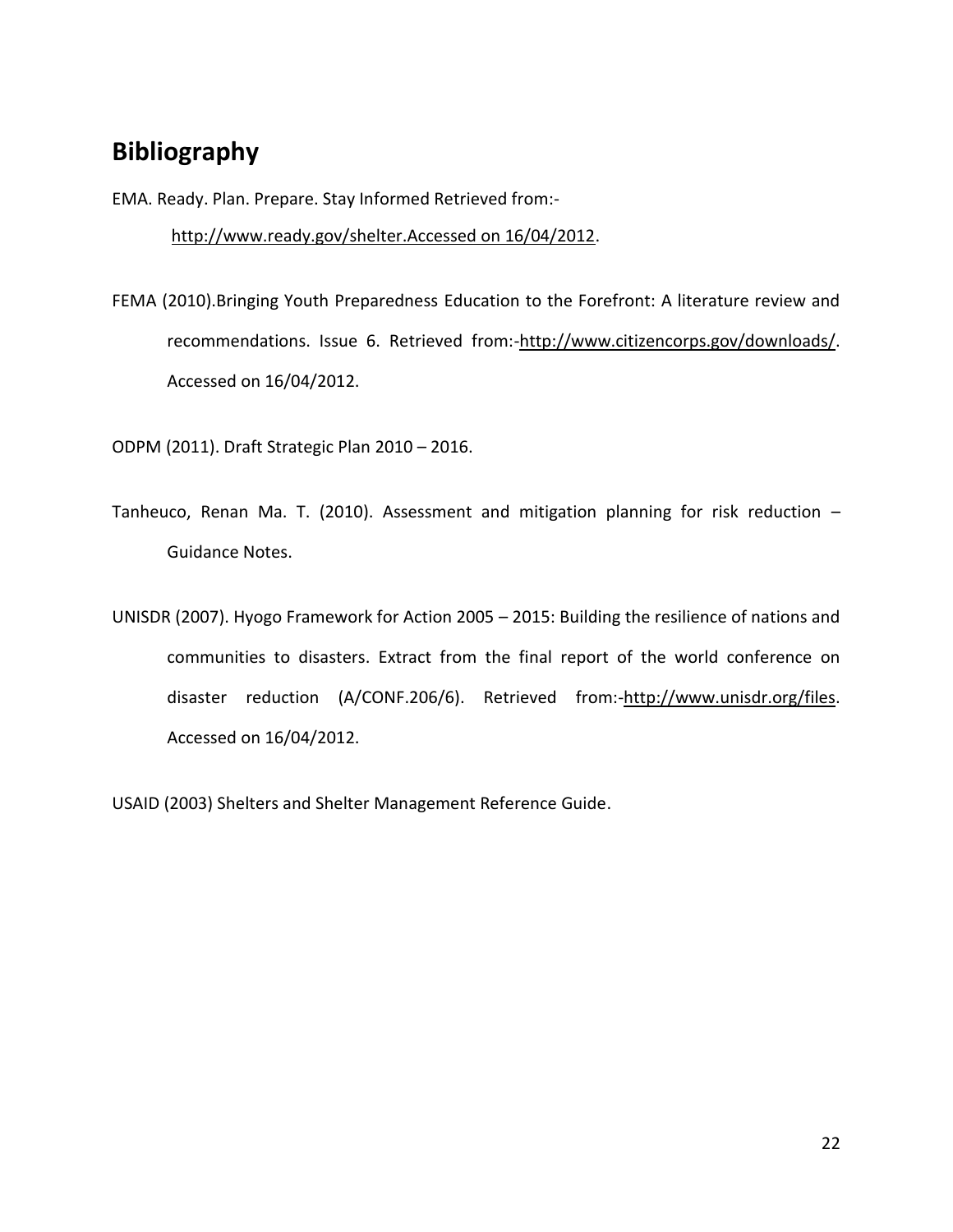## <span id="page-22-0"></span>**Key Terminologies**

- Assets Properties or resources regarded as valuable or useful .
- Disaster A serious disruption of the functioning of a community or a society involving widespread human, material, economic or environmental losses and impacts, which exceeds the ability of the affected community or society to cope using its own resources.
- Disaster risk reduction The concept and practice of reducing disaster risks through systematic efforts to analyse and manage the causal factors of disasters, including through reduced exposure to hazards, lessened vulnerability of people and property, wise management of land and the environment, and improved preparedness for adverse events.
	- Drills The process of practicing a routine or task to ensure a successful result. Drills can be used for training ,and to identify gaps or challenges in the process or system being tested.
- Emergency Warning System The set of capacities needed to generate and disseminate timely and meaningful warning information to enable individuals, communities and organizations threatened by a hazard to prepare and to act appropriately and in sufficient time to reduce the possibility of harm or loss.
- Emergency management The organization and management of resources and responsibilities for addressing all aspects of emergencies, in particular preparedness, response and initial recovery steps.
- First Responder Agency These represent agencies or organizations which utilised for first response in emergency situations such as the Police and Fire Services .
	- Hazard A dangerous phenomenon, substance, human activity or condition that may cause loss of life, injury or other health impacts, property damage, loss of livelihoods and services, social and economic disruption, or environmental damage.
	- Mitigation The lessening or limitation of the adverse impacts of hazards and related disasters.
- Preparedness The knowledge and capacities developed by governments, professional response and recovery organizations, communities and individuals to effectively anticipate, respond to, and recover from, the impacts of likely, imminent or current hazard events or conditions.
- Prevention The outright avoidance of adverse impacts of hazards and related disasters.
- Public awareness The extent of common knowledge about disaster risks, the factors that lead to disasters and the actions that can be taken individually and collectively to reduce exposure and vulnerability to hazards.
	- Recovery The restoration, and improvement where appropriate, of facilities, livelihoods and living conditions of disaster-affected communities, including efforts to reduce